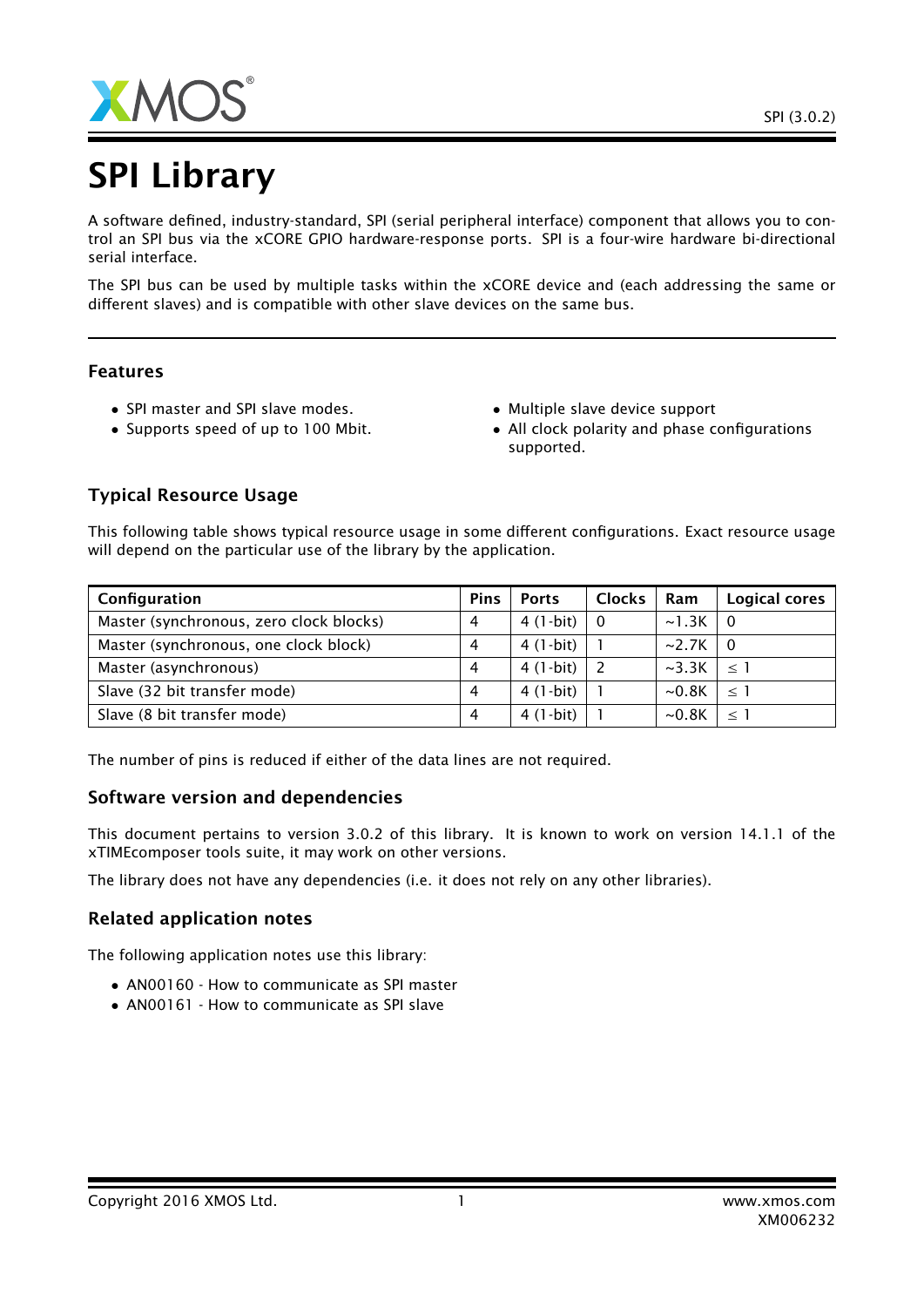

# 1 External signal description

The SPI protocol requires a clock, one or more slave selects and either one or two data wires.

|      | $SCLK$   Clock line, driven by the master                  |
|------|------------------------------------------------------------|
| MOSI | Master Output, Slave Input data line, driven by the master |
| MISO | Master Input, Slave Output data line, driven by the slave  |
| SS   | Slave select line, driven by the master                    |

Table 1: SPI data wires

During any transfer of data, the master will assert the *SS* line and then output a series of transitions on the *SCLK* wire. During this time, the slave will drive data to be sampled by the master and the master will drive data to be sampled by the slave. At the end of the transfer, the *SS* is de-asserted.

If the slave select line is not driven high then the slave should ignore any transitions on the other lines.

### 1.1 SPI modes

The data sample points for SPI are defined by the clock polarity (CPOL) and clock phase (CPHA) parameters. SPI clock polarity may be inverted or non-inverted by the CPOL and the CPHA parameter is used to shift the sampling phase. The following for sections illustrate the MISO and MOSI data lines relative to the clock. The timings are given by:

|    | The minimum time from the start of the transaction to data being valid on the<br>data pins.                  |
|----|--------------------------------------------------------------------------------------------------------------|
| t2 | The inter-transmission gap. This is the minimum amount of time that the slave<br>select must be de-asserted. |
|    | MAX CLOCK RATE $\parallel$ This is the maximum clock rate supported by the configuration.                    |

#### Table 2: SPI timings

The setup and hold timings are inherited from the underlying xCORE device. For details on these timing please refer to the device datasheet.

#### 1.1.1 Mode 0 - CPOL: 0 CPHA 1





The master and slave will drive out their first data bit on the first rising edge of the clock and sample on the subsequent falling edge.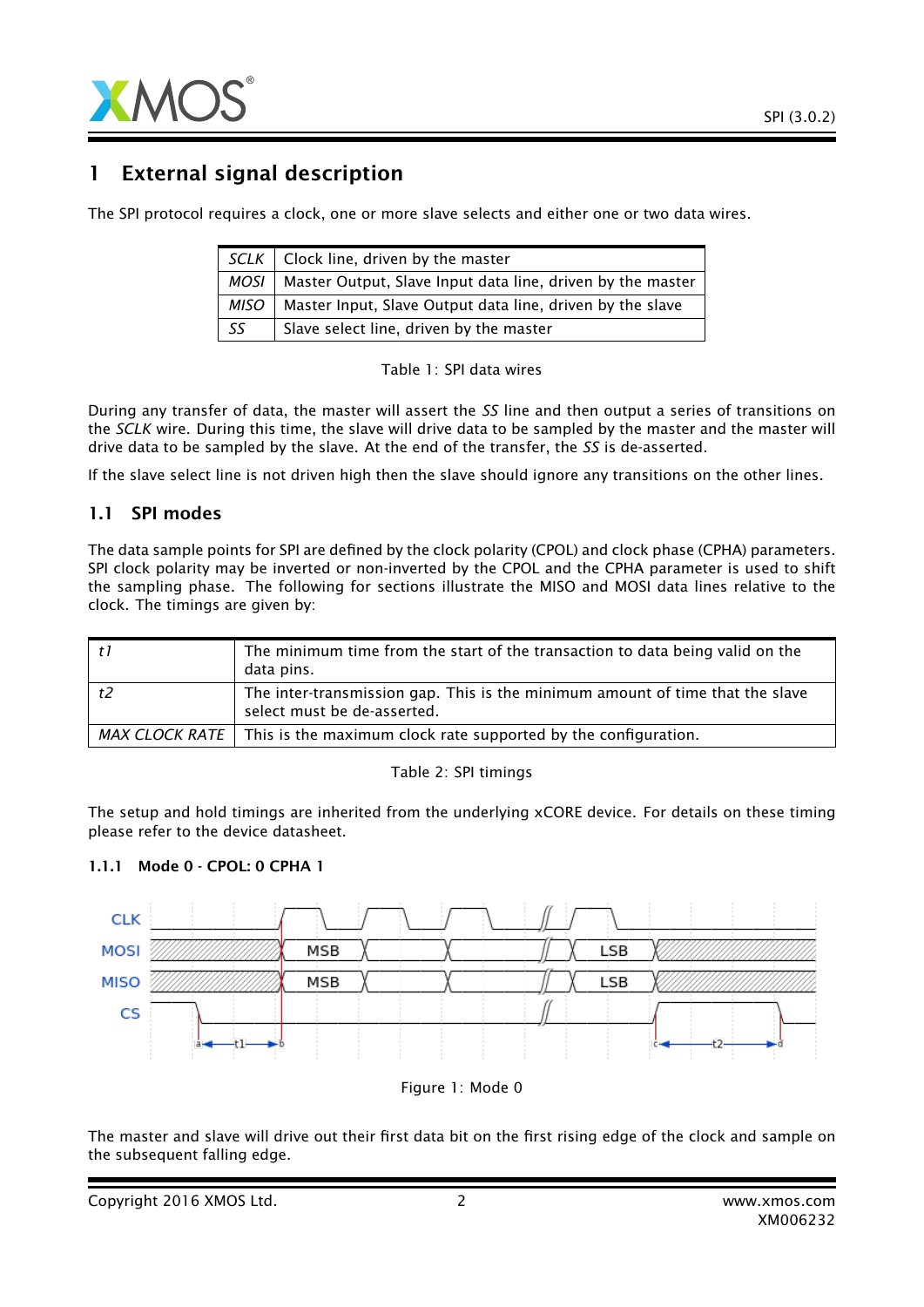

#### 1.1.2 Mode 1 - CPOL: 0 CPHA 0



The master and slave will drive out their first data bit before the first rising edge of the clock then drive on subsequent falling edges. They will sample on rising edges.



#### 1.1.3 Mode 2 - CPOL: 1 CPHA 0



The master and slave will drive out their first data bit before the first falling edge of the clock then drive on subsequent rising edges. They will sample on falling edges.







The master and slave will drive out their first data bit on the first falling edge of the clock and sample on the subsequent rising edge.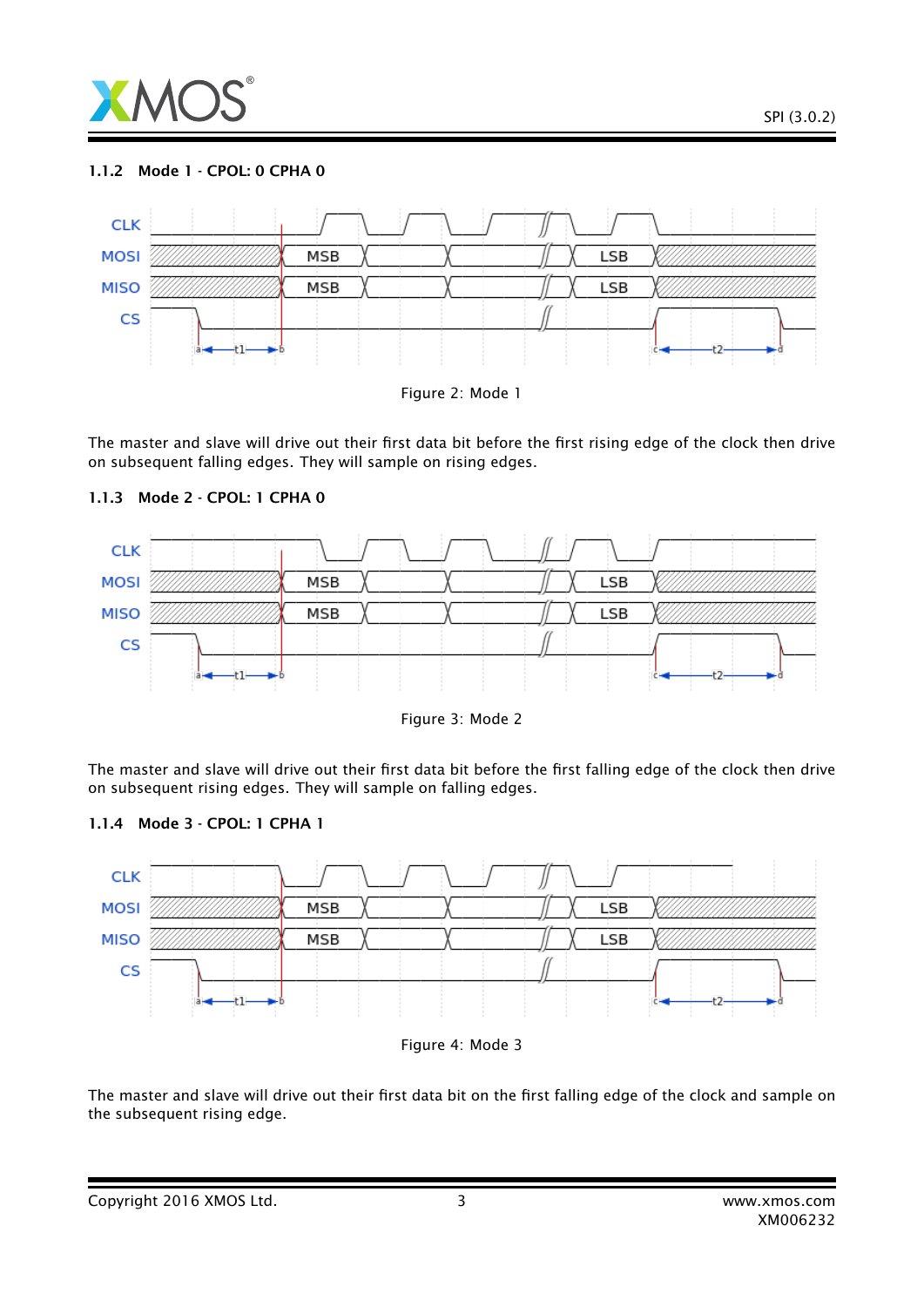

### 1.2 SPI master timing characteristics

The application calls functions to begin a transaction (which asserts the slave select line) and to transfer data. So the minimum time between these (*t1*) can be controlled by the application.

The inter-transmission gap (*t2*) is also controlled by the user application since the function to specify the end of the transaction (i.e. the de-assertion of the slave select line) has an argument which is the minimum amount of time before which another transaction can start.

#### 1.2.1 Synchronous SPI master clock speeds

The maximum speed that the SPI bus can be driven depends on whether a clock block is used, the speed of the logical core that the SPI code is running on and where both the *MISO* and *MOSI* lines are used. The timings can be seen in Table [3.](#page-3-0)

| Clock blocks | <b>MISO</b> enabled | <b>MOSI</b> enabled | Max kbps (62.5<br>MHz core) | Max kbps (125<br>MHz core) |
|--------------|---------------------|---------------------|-----------------------------|----------------------------|
| 0            |                     |                     | 2497                        | 3366                       |
|              |                     |                     | 1765                        | 3366                       |
|              |                     |                     | 2149                        | 2149                       |
|              |                     |                     | 2149                        | 2149                       |

<span id="page-3-0"></span>Table 3: SPI master timings (synchronous)

#### 1.2.2 Asynchronous SPI master clock speeds

The asynchronous SPI master is limited only by the clock divider on the clock block. This means that for the 100MHz reference clock, the asynchronous master can output a clock at up to 100MHz

| Clock blocks | MISO enabled | <b>MOSI</b> enabled | Max $kbps$ (62.5)<br>MHz core) | Max kbps (125<br>MHz core) |
|--------------|--------------|---------------------|--------------------------------|----------------------------|
|              |              |                     | 100000                         | 100000                     |

Table 4: SPI master timings (asynchronous)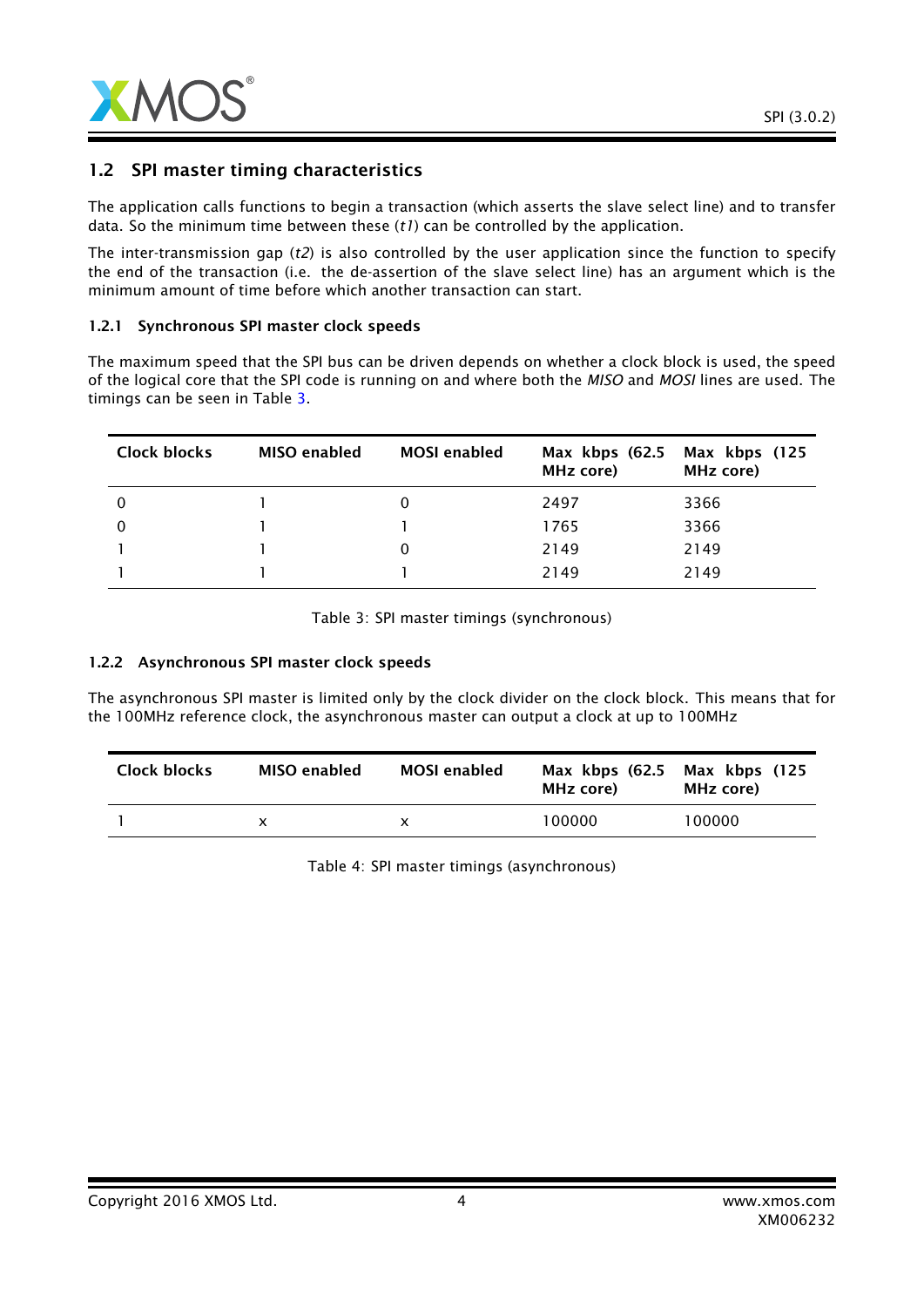

# 1.3 Connecting to the xCORE SPI master

The SPI wires need to be connected to the xCORE device as shown in Figure [5.](#page-4-0) The signals can be connected to any one bit ports on the device provide they do not overlap any other used ports and are all on the same tile.



<span id="page-4-0"></span>Figure 5: SPI master connection to the xCORE device

If only one data direction is required then the *MOSI* or *MISO* line need not be connected. However, asynchronous mode is only supported if the MISO line is connected.

The master component of this library supports multiple slaves on unique slave select wires. This means that a single slave select assertion cannot be used to communicate with multiple slaves at the same time.

### 1.4 SPI slave timings

The logical core running the SPI slave task will wait for the slave select line to assert and then begin processing the transaction. At this point it will call the master\_requires\_data callback to application code. The time taken for the application to perform this call will affect how long the logical core has to resume processing SPI data. This will affect the minimum allowable time between slave select changing and data transfer from the master (*t1*). The user of the library will need to determine this time based on their application.

After slave select is de-asserted the SPI slave task will call the master\_ends\_transaction callback. The time the application takes to process this will affect the minimum allowable inter-transmission gap between transactions (*t2*). The user of the library will also need to determine this time based on their application.

If the SPI slave task is combined will other tasks running on the same logical core then the other task may process an event delaying the time it takes for the SPI slave task to react to events. This will add these delays to the minimum times for both *t1* and *t2*. The library user will need to take these into account in determining the timing restrictions on the master.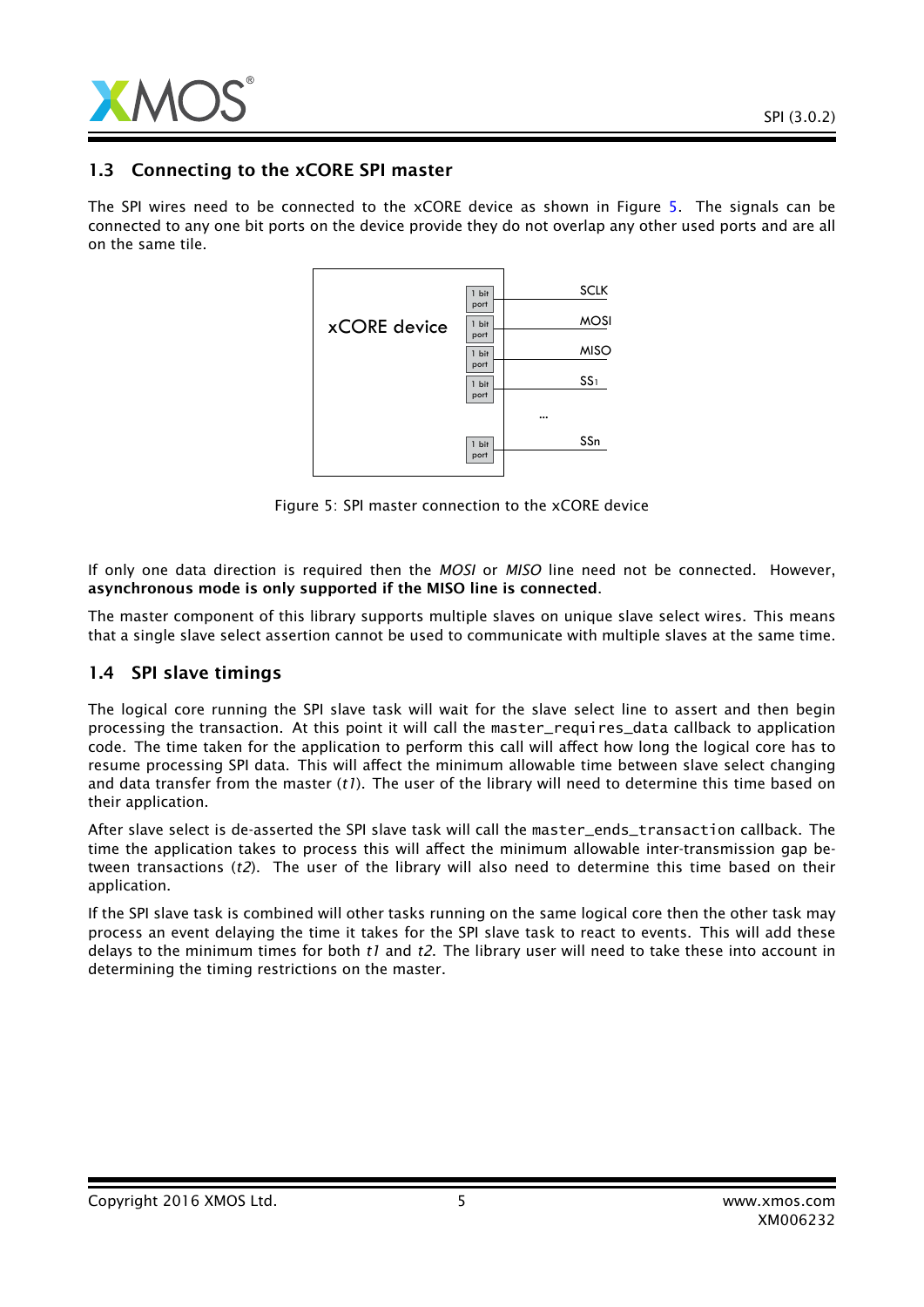

### 1.5 Connecting to the xCORE SPI slave

The SPI wires need to be connected to the xCORE device as shown in Figure [6.](#page-5-0) The signals can be connected to any one bit ports on the device provide they do not overlap any other used ports and are all on the same tile.



<span id="page-5-0"></span>Figure 6: SPI slave connection to the xCORE device

The slave will only send and receive data when the slave select is driven high.

If the *MISO* line is not required then it need not be connected. The *MOSI* line must always be connected.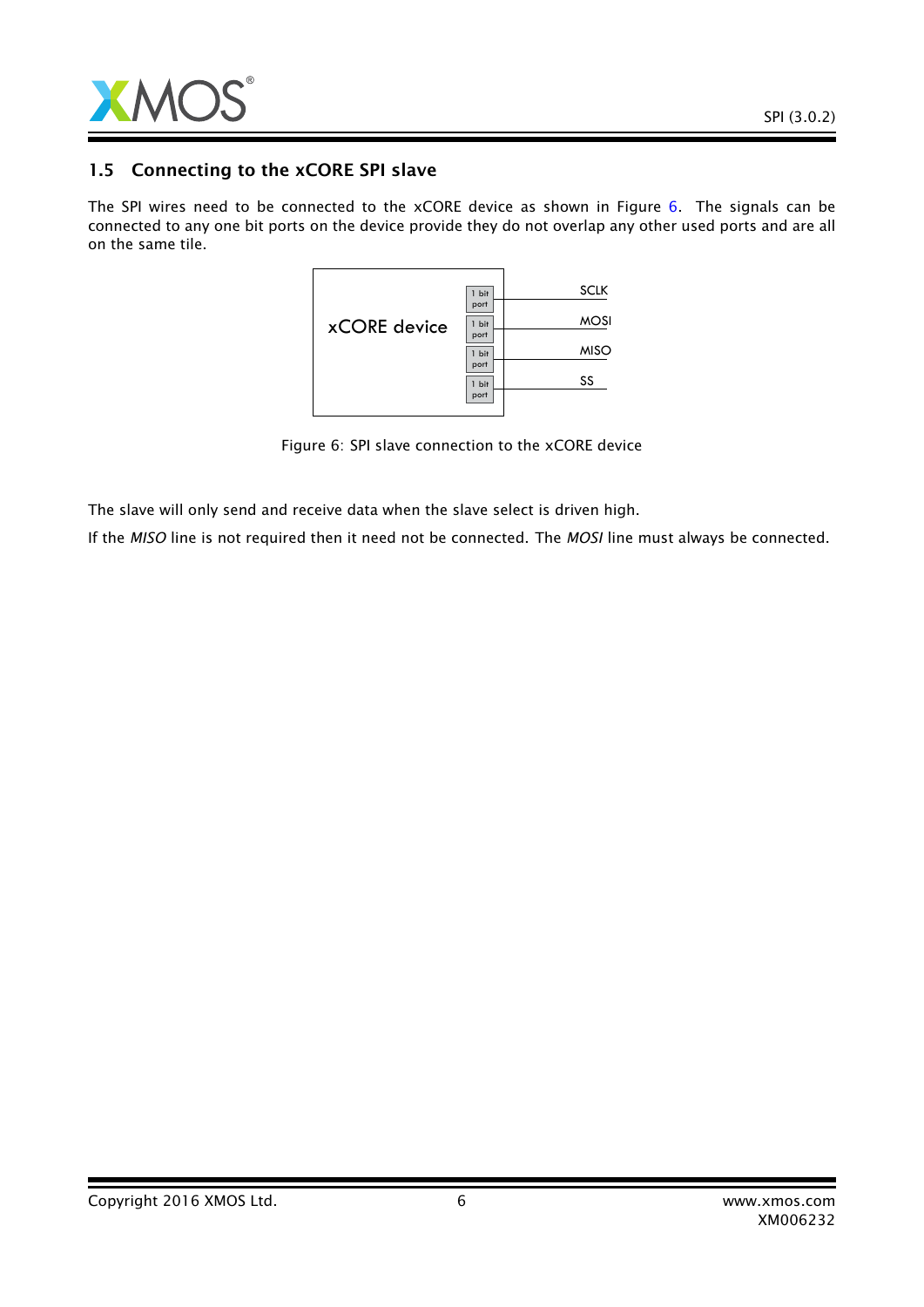

# 2 Usage

# 2.1 SPI master synchronous operation

There are two types of interface for SPI master components: synchronous and asynchronous.

The synchronous API provides blocking operation. Whenever a client makes a read or write call the operation will complete before the client can move on - this will occupy the core that the client code is running on until the end of the operation. This method is easy to use, has low resource use and is very suitable for applications such as setup and configuration of attached peripherals.

SPI master components are instantiated as parallel tasks that run in a par statement. For synchronous operation, the application can connect via an interface connection using the spi\_master\_if interface type:



Figure 7: SPI master task diagram

For example, the following code instantiates an SPI master component and connect to it:

```
out buffered port:32 p_{mix} = XSL_PORT_1;
out port p\_ss[1] = {XSL-PORT_1B};out buffered port:22 p\_sc1k = XS1_PORT_1C;
out buffered port:32 p_{\text{}} mosi = XS1_PORT_1D;
clock clk_spi = XS1_CLKBLK_1;
int main(void) {
 spi_master_if i_spi[1];
 par {
   spi_master(i_spi, 1, p_sclk, p_mosi, p_miso , p_ss, 1, clk_spi);
   my_application(i_spi[0]);
 }
 return 0;
}
```
Note that the connection is an array of interfaces, so several tasks can connect to the same component instance. The slave select ports are also an array since the same SPI data lines can connect to several devices via different slave lines.

The final parameter of the spi\_master task is an optional clock block. If the clock block is supplied then the maximum transfer rate of the SPI bus is increased (see Table [3\)](#page-3-0). If null is supplied instead then the performance is less but no clock block is used.

The application can use the client end of the interface connection to perform SPI bus operations e.g.: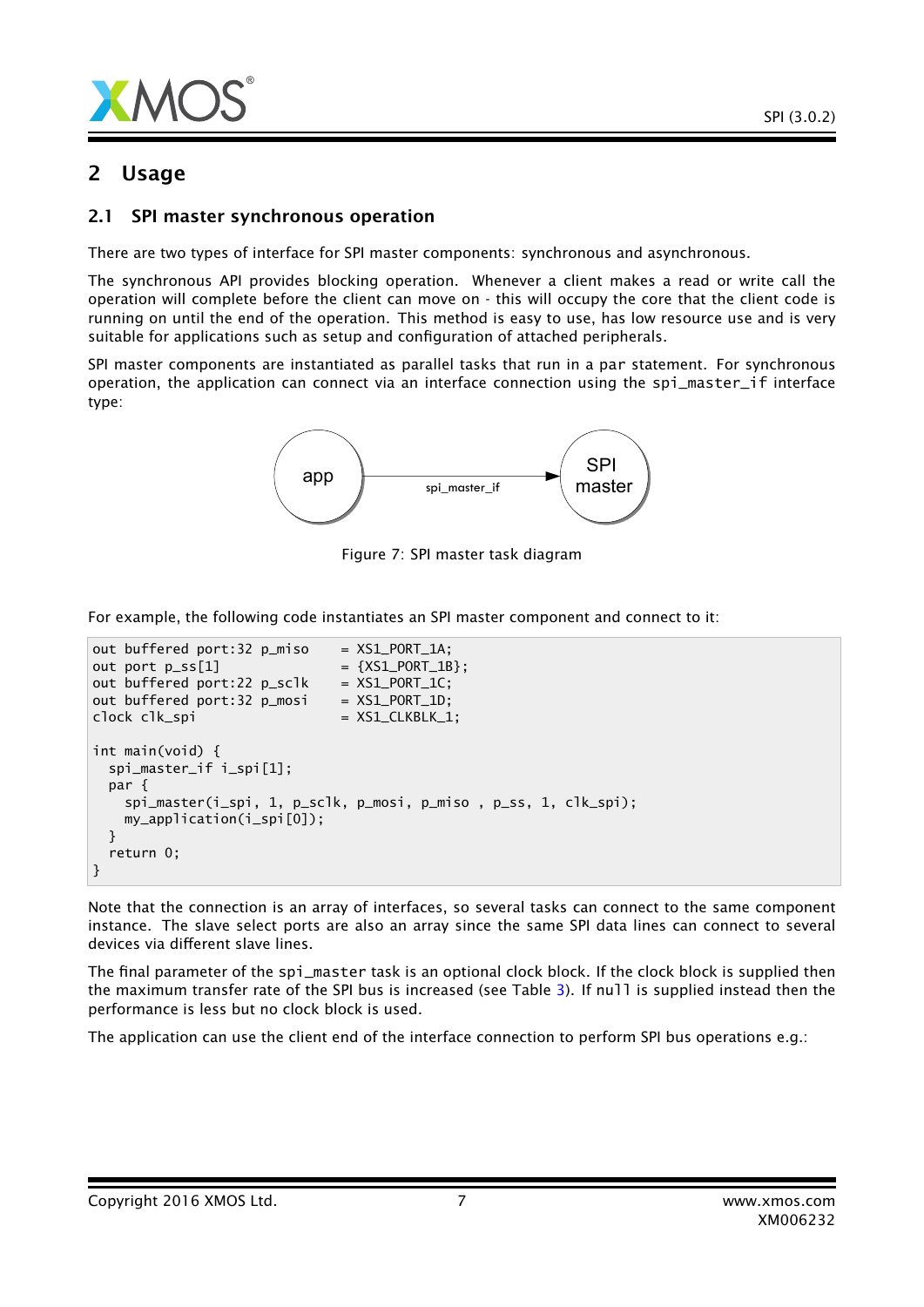

```
void my_application(client spi_master_if spi) {
 uint8_t val;
 printf("Doing one byte transfer. Sending 0x22.\n");
 spi.begin_transaction(0, 100, SPI_MODE_0);
 val = spi.transpose(0x22);spi.end_transaction(1000);
 printf("Read data %d from the bus.\n", val);
}
```
Here, begin\_transaction selects the device 0 and asserts its slave select line. The application can then transfer data to and from the slave device and finish with end\_transaction, which de-asserts the slave select line.

Operations such as spi.transfer8 will block until the operation is completed on the bus. More information on interfaces and tasks can be be found in the XMOS Programming Guide (see [XM-004440-PC\)](http://www.xmos.com/doc/XM-004440-PC/latest#programming-guide). By default the SPI synchronous master mode component does not use any logical cores of its own. It is a *distributed* task which means it will perform its function on the logical core of the application task connected to it (provided the application task is on the same tile).

#### 2.1.1 Synchronous master usage state machine

The function calls made on the SPI master interface must follow the sequence shown by the state machine in Figure  $8.$  If this sequence is not followed then the behavior is undefined.



<span id="page-7-0"></span>Figure 8: SPI master use state machine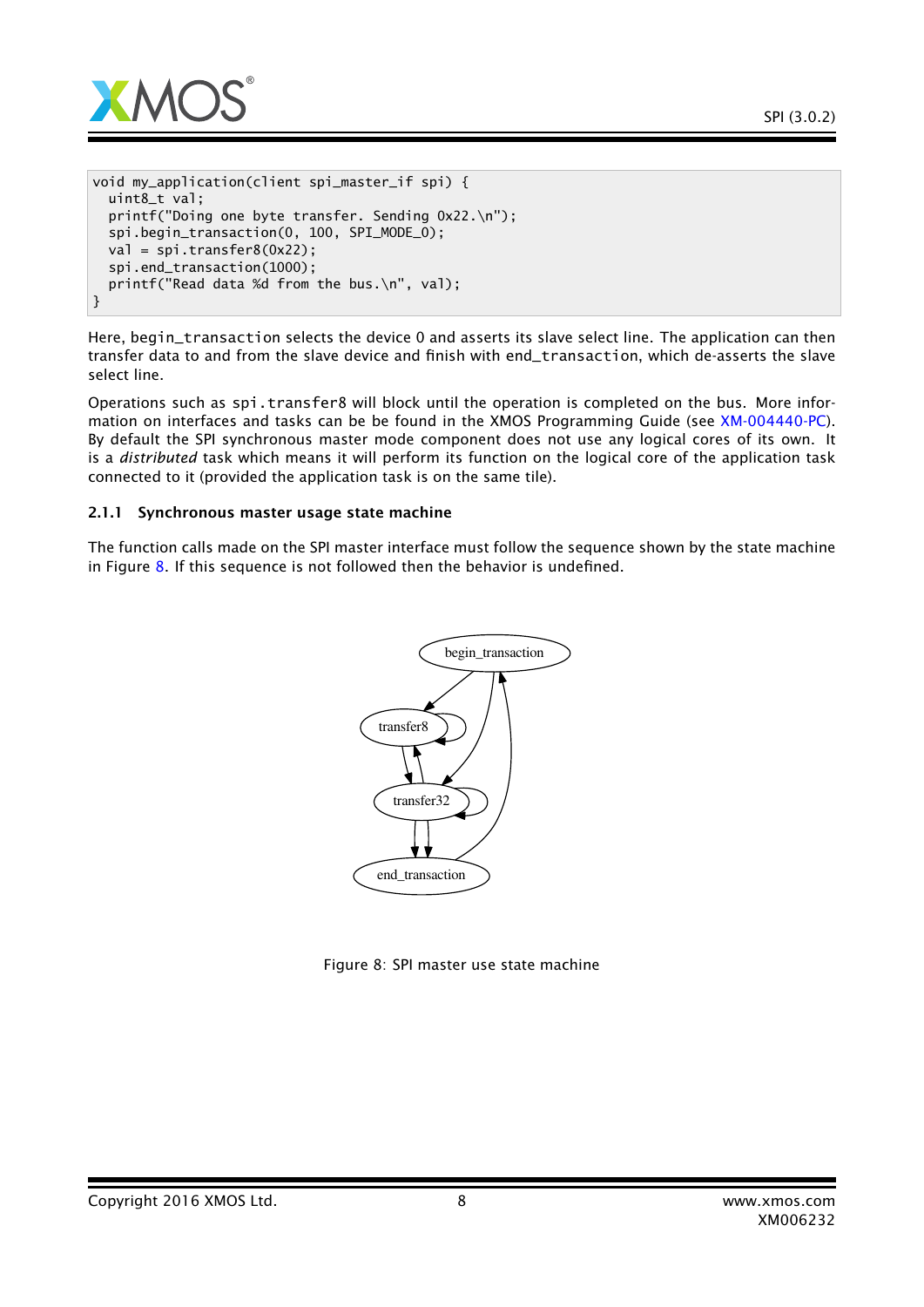

### 2.2 SPI master asynchronous operation

The synchronous API will block your application until the bus operation is complete. In cases where the application cannot afford to wait for this long the asynchronous API can be used.

The asynchronous API offloads operations to another task. Calls are provide to initiate reads and writes and notifications are provided when the operation completes. This API requires more management in the application but can provide much more efficient operation. It is particularly suitable for applications where the SPI bus is being used for continuous data transfer.

Setting up an asynchronous SPI master component is done in the same manner as the synchronous component:

```
out buffered port:32 p_{mix} = XSL_PORT_1;
out port p\_ss[1] = {XSI\_PORT_1B};
out buffered port:22 p_sclk = XSL_PORT\_1C;
out buffered port:32 p_{\text{}} mosi = XS1_PORT_1D;
clock cb0 = XS1_CLKBLK_1;
clock \text{cb1} = XSL\_CLKBLK_2;int main(void) {
  spi_master_async_if i_spi[1];
  par {
    spi_master_async(i_spi, 1, p_sclk, p_mosi, p_miso, p_ss, 1, cb0, cb1);
    my_application(i_spi[0]);
  }
  return 0;
}
```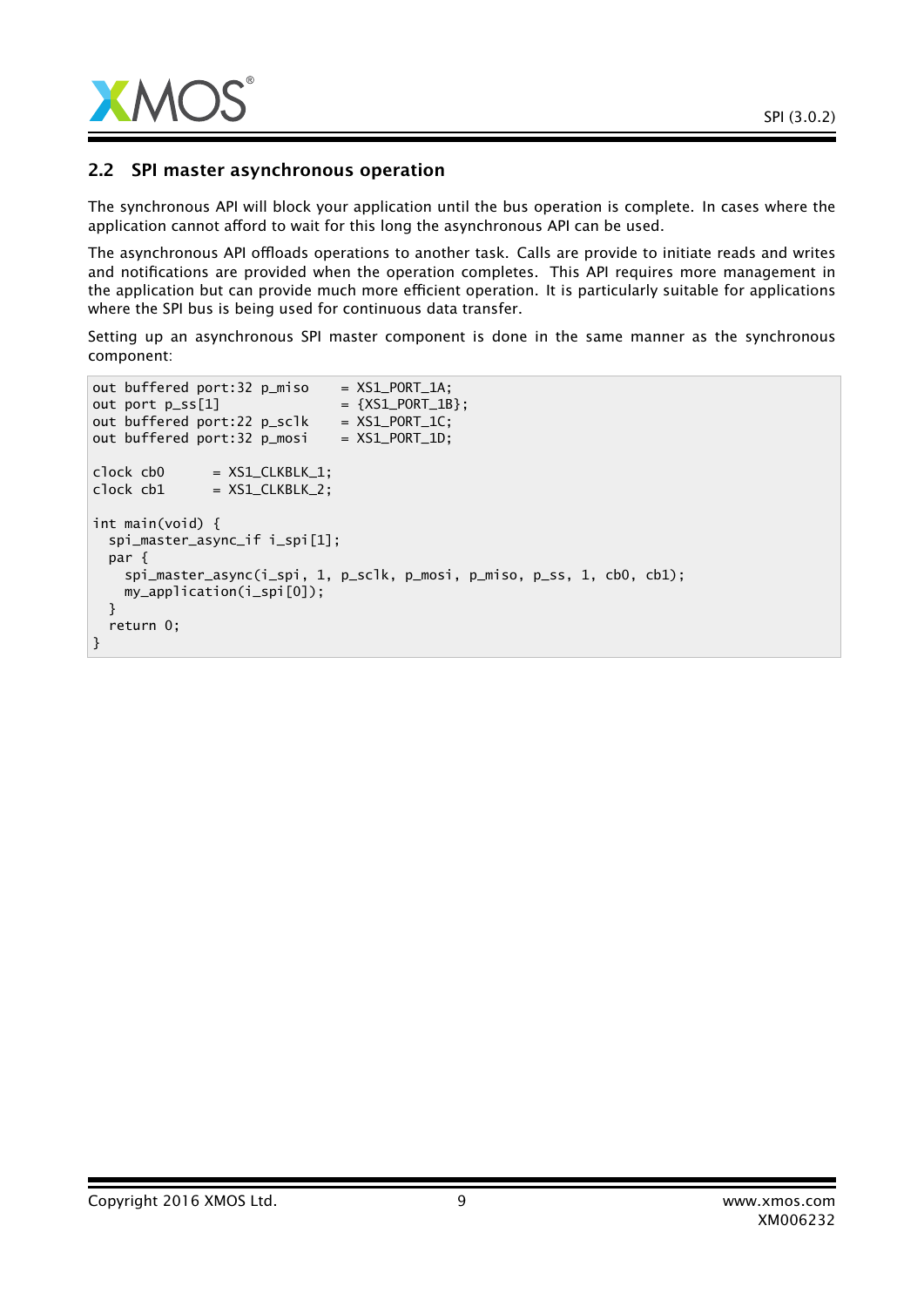The application can use the asynchronous API to offload bus operations to the component. This is done by moving pointers to the SPI slave task to transfer and then retrieving pointers when the operation is complete. For example, the following code repeatedly calculates 100 bytes to send over the bus and handles 100 bytes coming back from the slave:

```
void my_application(client spi_master_async_if spi) {
 uint8_t outdata[100];
 uint8_t indata[100];
 uint8_t \cdot movable buf_in = indata;
 uint8_t * movable buffer_0ut = outdata;// create and send initial data
 fill_buffer_with_data(outdata);
 spi.begin_transaction(0, 100, SPI_MODE_0);
 spi.init_transfer_array_8(move(buf_in), move(buf_out), 100);
 while (1) {
    select {
      case spi.operation_complete():
        retrieve_transfer_buffers_8(buf_in, buf_out);
        spi.end_transaction();
        // Handle the data that has come in
        handle_incoming_data(buf_in);
        // Calculate the next set of data to go
        fill_buffer_with_data(buf_out);
        spi.begin_transaction(0, 100, SPI_MODE_0);
        spi.init_transfer_array_8(move(buf_in), move(buf_out));
        break;
    }
 }
}
```
The SPI asynchronous task is combinable so can be run on a logical core with other tasks (including the application task it is connected to).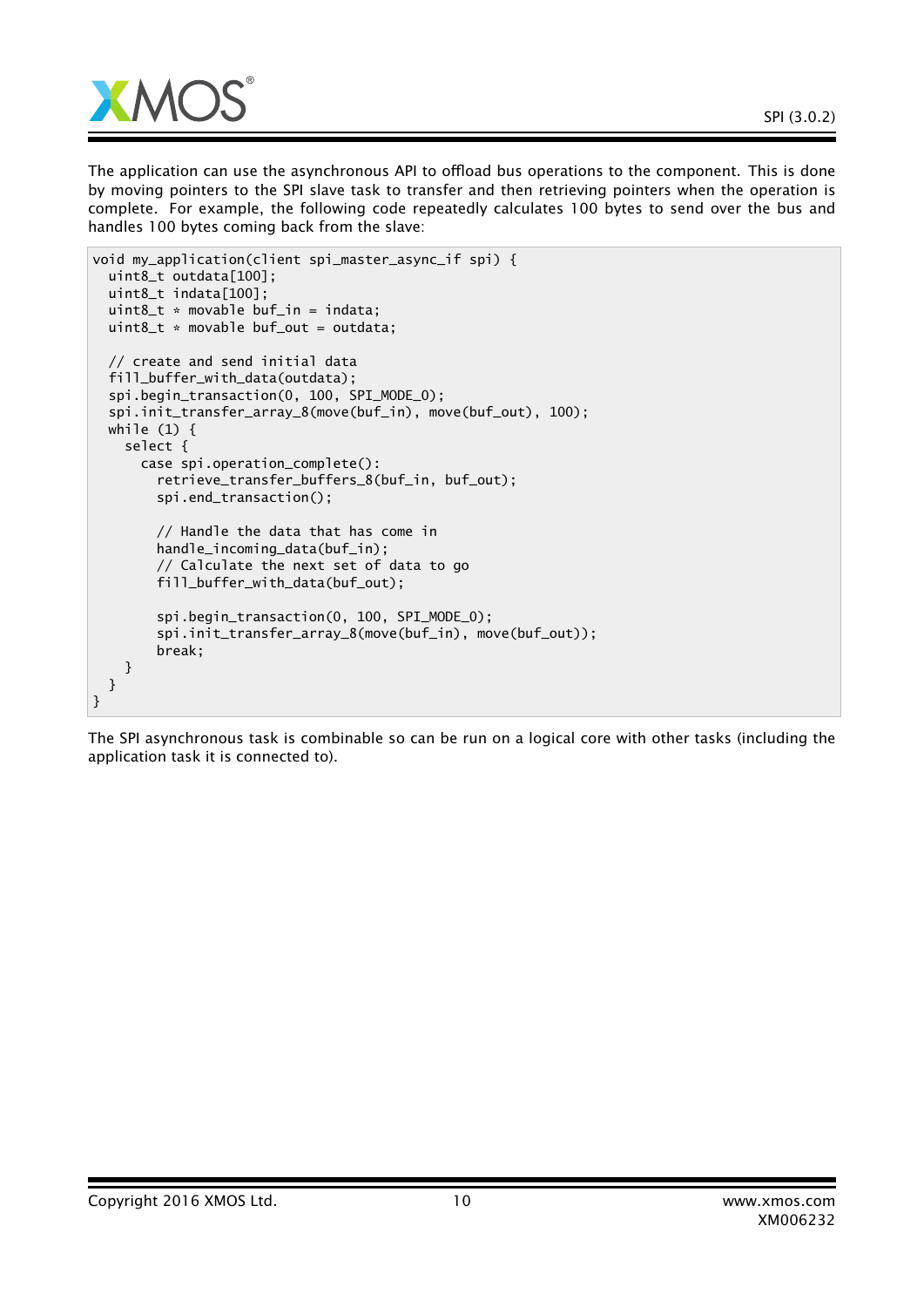

#### 2.2.1 Asynchronous master command buffering

In order to provide asynchronous behaviour for multiple clients the asynchronous master will store up to one begin\_transaction and one init\_transfer\_array\_8 or init\_transfer\_array\_32 from each client. This means that if the master is busy doing a transfer for client *X*, then client *Y* will still be able to begin a transaction and send data fully asynchronously. Consequently, after client *Y* has issued init transfer array 8 or init transfer array 32 the it will be able to continue operation whilst waiting for the notification.

#### 2.2.2 Asynchronous master usage state machine

The function calls made on the SPI master asynchronous interface must follow the sequence shown by the state machine in Figure [9.](#page-10-0) If this sequence is not followed then the behavior is undefined.



<span id="page-10-0"></span>Figure 9: SPI master use state machine (asynchronous)

### 2.3 Master inter-transaction gap

For both synchronous and asynchronous modes the end\_transaction requires a slave select deassert time. This parameter will provide a minimum deassert time between two transaction on the same slave select. In the case where a begin\_transaction asserting the slave select would violate the previous end\_transaction then the begin\_transaction will block until the slave select deassert time has been satisfied.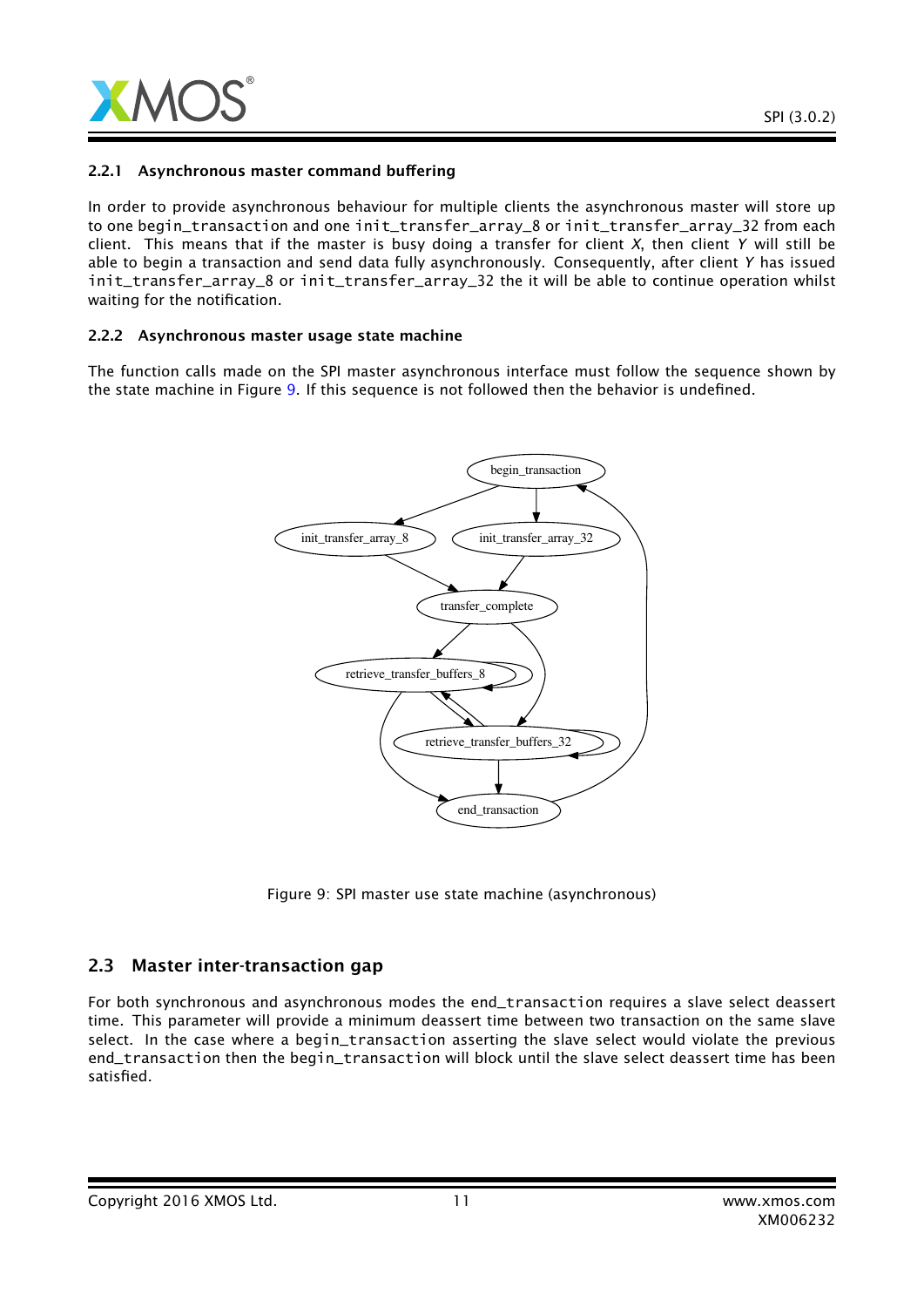

# 2.4 Slave usage

SPI slave components are instantiated as parallel tasks that run in a par statement. The application can connect via an interface connection.



Figure 10: SPI slave task diagram

For example, the following code instantiates an SPI slave component and connect to it:

```
out buffered port:32 p_miso = XS1_PORT_1E;
in port p\_ss = XSL_PORT_I:
in port p\_sc1k = XSL\_PORT\_1G;<br>in buffered port:32 p\_mosi = XSL\_PORT\_1H;
                        p_{\text{missi}} = XSL_PORT_1H;
clock cb = XS1_CLKBLK_1;
int main(void) {
  interface spi_slave_callback_if i_spi;
  par {
    spi_slave(i_spi, p_sclk, p_mosi, p_miso, p_ss, cb, SPI_MODE_0,
              SPI_TRANSFER_SIZE_8);
    my_application(i_spi);
  }
  return 0;
}
```
When a slave component is instantiated the mode and transfer size needs to be specified.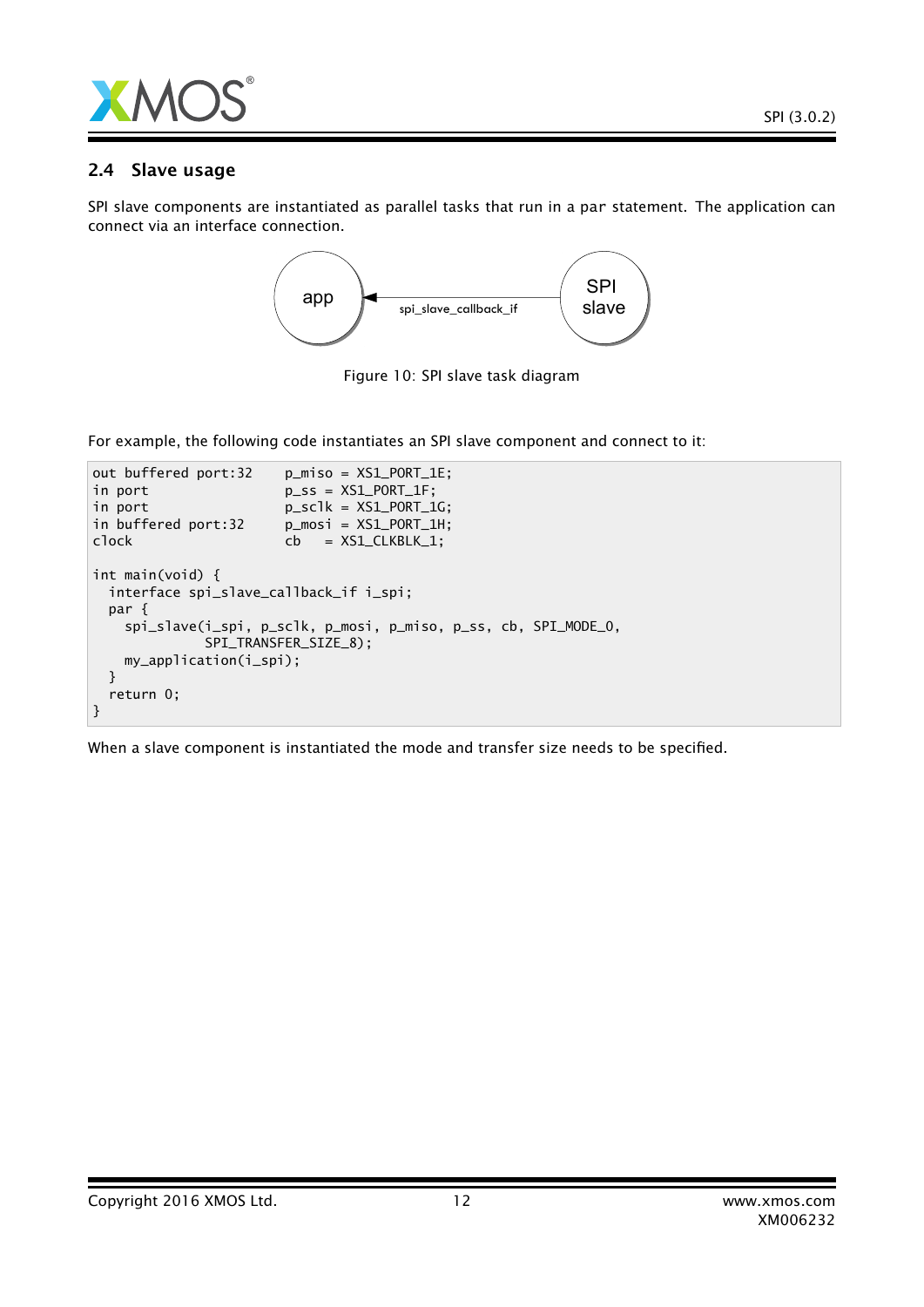

The slave component acts as the client of the interface connection. This means it can "callback" to the application to respond to requests from the bus master. For example, the following code snippet shows part of an application that responds to SPI transactions where the first word is a command to read or write command and subsequent transfers either provide or consume data:

```
while (1) {
 uint32_t command = 0;
 size_t index = 0;
 select {
    case spi.master_requires_data() -> uint32_t data:
       if (command == 0) {
         // Not got the command yet. This will be the
         // first word of the transaction.
         data = 0;\} else if (command == READ_COMMAND) {
         data = get_read_data_item(index);
         index++;
       } else {
         data = 0;}
      break;
    case spi.master_supplied_data(uint32_t data, uint32_t valid_bits):
       if (command == 0) {
         command = data;} else if (command == WRITE_COMMAND) {
         handle_write_data_item(data, index);
         index++;
       }
      break;
    case spi.master_ends_transaction():
       // The master has de-asserted slave select.
       command = 0:
       index = 0;break;
  }
}
```
Note that the time taken to handle the callbacks will determine the timing requirements of the SPI slave. See application note AN00161 for more details on different ways of working with the SPI slave component.

# 2.5 Disabling data lines

The *MOSI* and *MISO* parameters of the spi\_master task are optional. So in the top-level par statement the function can be called with null instead of a port e.g.:

spi\_master(i\_spi, 1, p\_sclk, null, p\_miso , p\_ss, 1, clk\_spi);

Similarly, the *MOSI* parameter of the spi\_master\_async task is optional (but the *MISO* port must be provided).

The spi\_slave task has an optional *MISO* parameter (but the *MOSI* port must be supplied).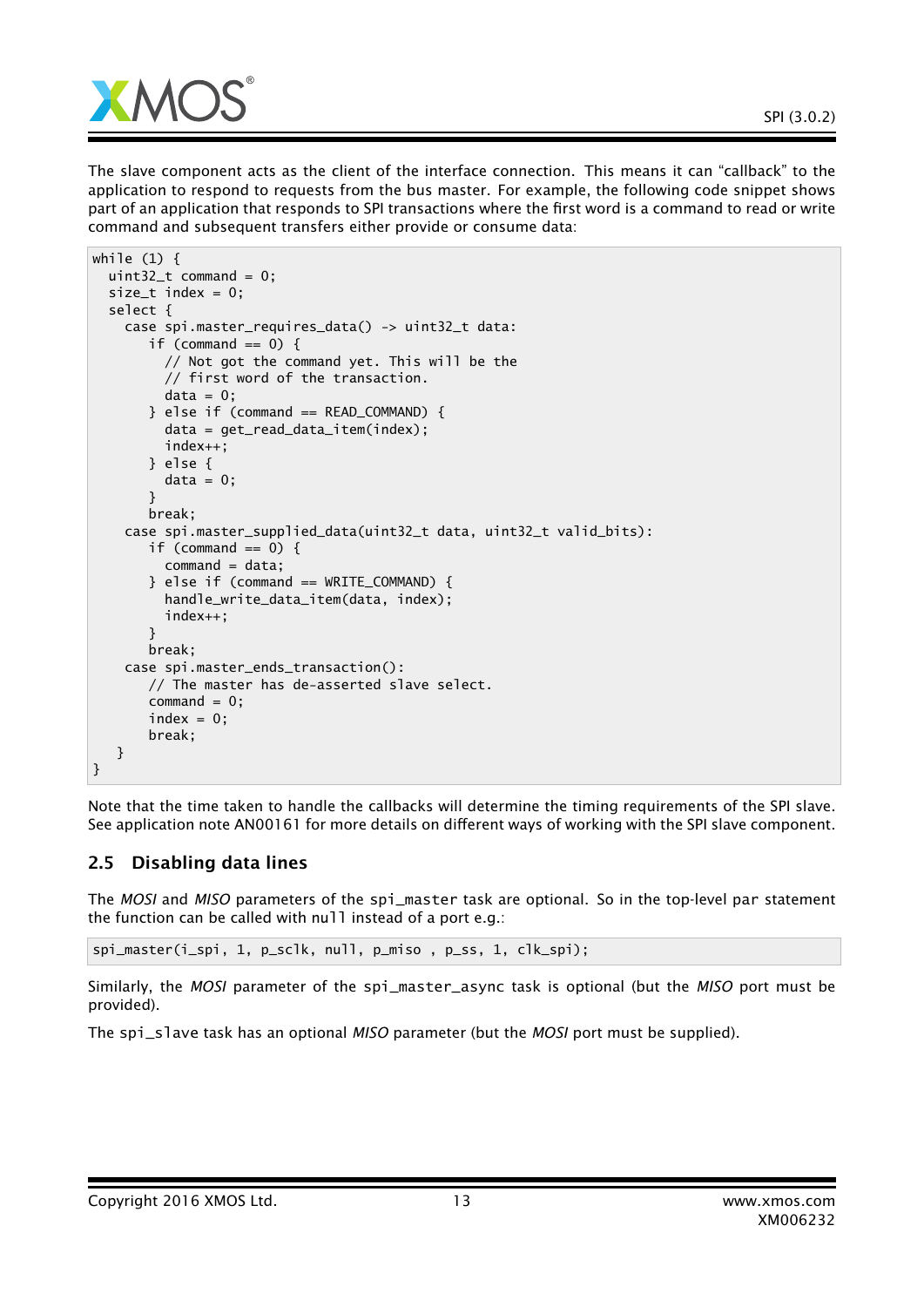

# 3 Master API

All SPI master functions can be accessed via the spi.h header:

```
#include <spi.h>
```
You will also have to add lib\_spi to the USED\_MODULES field of your application Makefile.

# 3.1 Supporting types

The following type is used to configure the SPI components.

<span id="page-13-0"></span>

| <b>Type</b>        | spi_mode_t                                                 |
|--------------------|------------------------------------------------------------|
| <b>Description</b> | This type indicates what mode an SPI component should use. |
| <b>Values</b>      | SPI_MODE_0<br>SPI Mode $0$ - Polarity = 0, Clock Edge = 1. |
|                    | SPI MODE 1<br>SPI Mode $1 -$ Polarity = 0, Clock Edge = 0. |
|                    | SPI MODE 2<br>SPI Mode 2 - Polarity = 1, Clock Edge = 0.   |
|                    | SPI_MODE_3<br>SPI Mode $3$ - Polarity = 1, Clock Edge = 1. |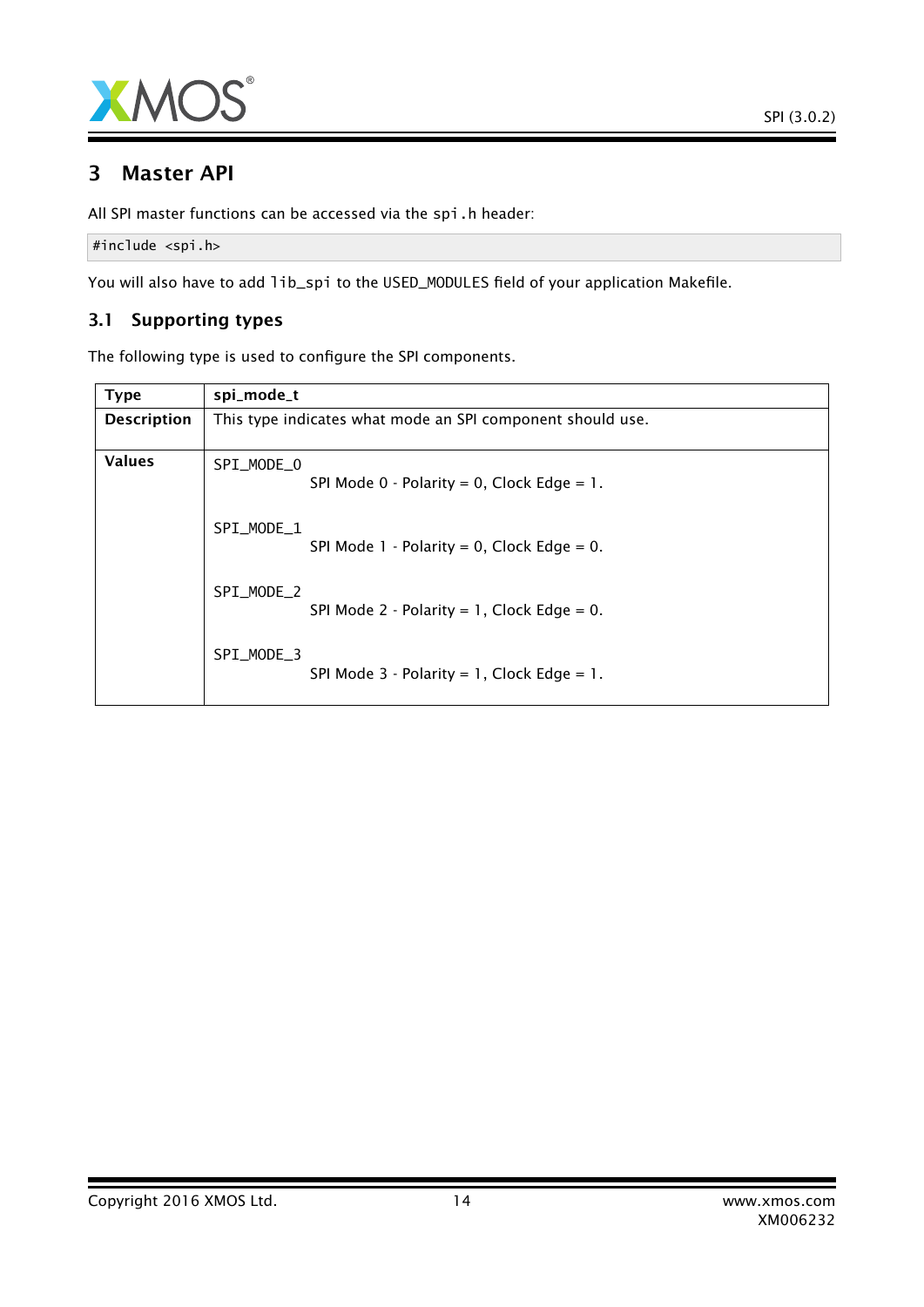

# 3.2 Creating an SPI master instance

| <b>Function</b>    | spi_master                                                                                                                                                                                                                                                                                            |                                                                                                                                                                                                                                                                                                                                                                                                                          |  |  |
|--------------------|-------------------------------------------------------------------------------------------------------------------------------------------------------------------------------------------------------------------------------------------------------------------------------------------------------|--------------------------------------------------------------------------------------------------------------------------------------------------------------------------------------------------------------------------------------------------------------------------------------------------------------------------------------------------------------------------------------------------------------------------|--|--|
| <b>Description</b> |                                                                                                                                                                                                                                                                                                       | Task that implements the SPI proctocol in master mode that is connected to a multiple<br>slaves on the bus.<br>Each slave must be connected to using the same SPI mode.<br>You can access different slave devices over the interface connection using the de-<br>vice_index parameter of the interface functions. The task will allocate the device<br>indices in the order of the supplied array of slave select ports. |  |  |
| <b>Type</b>        | [[distributable]]<br>void<br>spi_master(server interface spi_master_if i[num_clients],<br>static const size_t num_clients,<br>out buffered port:32 sclk,<br>out buffered port:32 ?mosi,<br>in buffered port:32 ?miso,<br>out port p_ss[num_slaves],<br>static const size_t num_slaves,<br>clock ?clk) |                                                                                                                                                                                                                                                                                                                                                                                                                          |  |  |
| <b>Parameters</b>  | j.                                                                                                                                                                                                                                                                                                    | an array of interface connection to the clients of the task.                                                                                                                                                                                                                                                                                                                                                             |  |  |
|                    | num_clients<br>the number of clients connected to the task.                                                                                                                                                                                                                                           |                                                                                                                                                                                                                                                                                                                                                                                                                          |  |  |
|                    | c1k                                                                                                                                                                                                                                                                                                   | a clock block used by the task.                                                                                                                                                                                                                                                                                                                                                                                          |  |  |
|                    | sclk                                                                                                                                                                                                                                                                                                  | the SPI clock port.                                                                                                                                                                                                                                                                                                                                                                                                      |  |  |
|                    | mosi                                                                                                                                                                                                                                                                                                  | the SPI MOSI (master out, slave in) port.                                                                                                                                                                                                                                                                                                                                                                                |  |  |
|                    | miso                                                                                                                                                                                                                                                                                                  | the SPI MISO (master in, slave out) port.                                                                                                                                                                                                                                                                                                                                                                                |  |  |
|                    | $p$ _ss                                                                                                                                                                                                                                                                                               | an array of ports connected to the slave select signals of the slave.                                                                                                                                                                                                                                                                                                                                                    |  |  |
|                    | num_slaves                                                                                                                                                                                                                                                                                            | The number of slave devices on the bus.                                                                                                                                                                                                                                                                                                                                                                                  |  |  |
|                    | c1k                                                                                                                                                                                                                                                                                                   | a clock for the component to use.                                                                                                                                                                                                                                                                                                                                                                                        |  |  |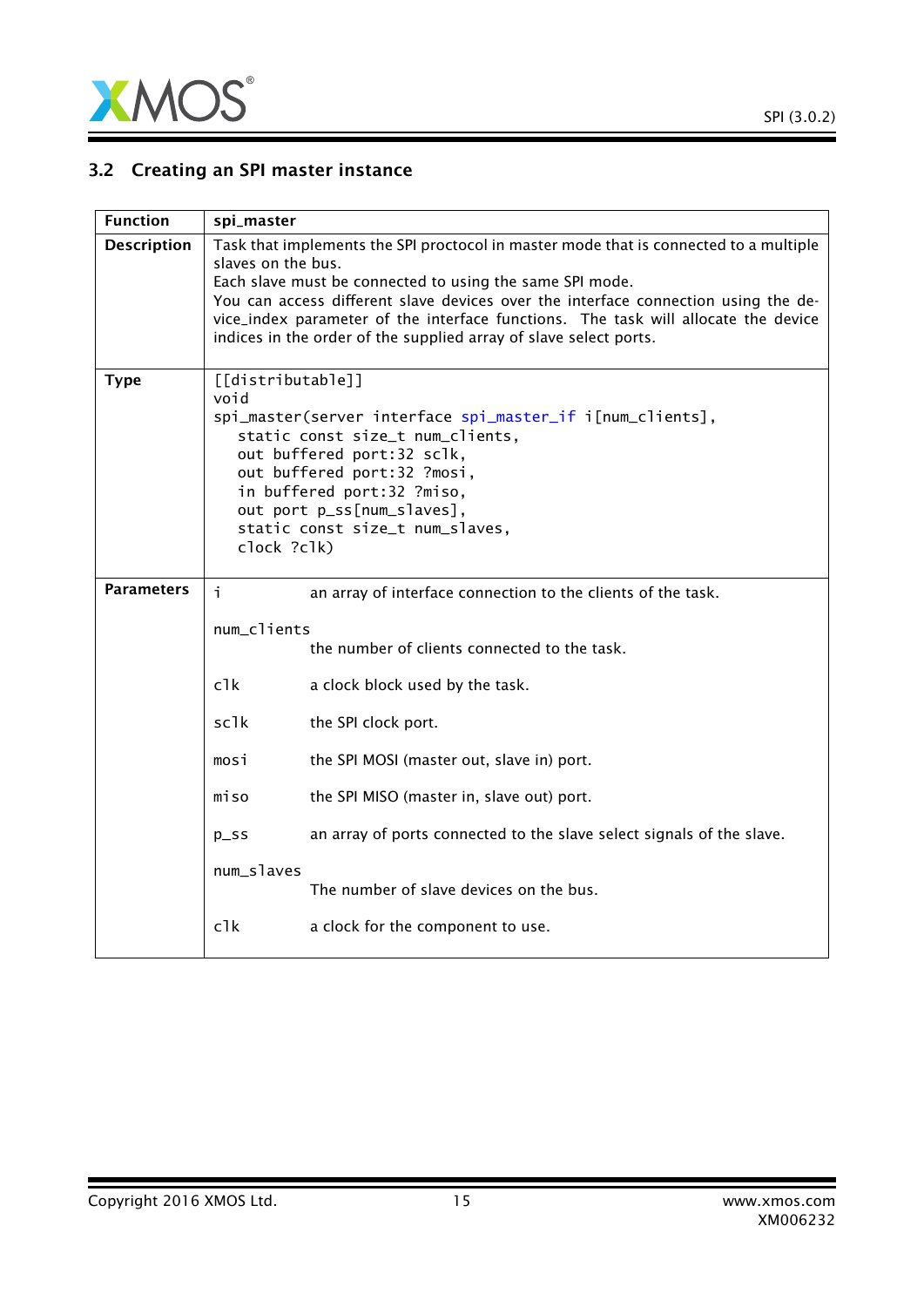

| <b>Function</b>    | spi_master_async                                                                                                                                                                                                                                                                                                                 |                                                                                                                                                            |  |  |
|--------------------|----------------------------------------------------------------------------------------------------------------------------------------------------------------------------------------------------------------------------------------------------------------------------------------------------------------------------------|------------------------------------------------------------------------------------------------------------------------------------------------------------|--|--|
| <b>Description</b> |                                                                                                                                                                                                                                                                                                                                  | SPI master component for asynchronous API.<br>This component implements SPI and allows a client to connect using the asynchronous<br>SPI master interface. |  |  |
| <b>Type</b>        | [[combinable]]<br>void<br>spi_master_async(<br>server interface spi_master_async_if i[num_clients],<br>static const size_t num_clients,<br>out buffered port:32 sclk,<br>out buffered port:32 ?mosi,<br>in buffered port:32 miso,<br>out port p_ss[num_slaves],<br>static const size_t num_slaves,<br>clock clk0,<br>clock clk1) |                                                                                                                                                            |  |  |
| <b>Parameters</b>  | i.                                                                                                                                                                                                                                                                                                                               | an array of interface connection to the clients of the task.                                                                                               |  |  |
|                    | num_clients                                                                                                                                                                                                                                                                                                                      |                                                                                                                                                            |  |  |
|                    |                                                                                                                                                                                                                                                                                                                                  | the number of clients connected to the task.                                                                                                               |  |  |
|                    | sclk                                                                                                                                                                                                                                                                                                                             | the SPI clock port.                                                                                                                                        |  |  |
|                    | mosi                                                                                                                                                                                                                                                                                                                             | the SPI MOSI (master out, slave in) port.                                                                                                                  |  |  |
|                    | miso                                                                                                                                                                                                                                                                                                                             | the SPI MISO (master in, slave out) port.                                                                                                                  |  |  |
|                    | $p$ _ss                                                                                                                                                                                                                                                                                                                          | an array of ports connected to the slave select signals of the slave.                                                                                      |  |  |
|                    | num_slaves<br>The number of slave devices on the bus.                                                                                                                                                                                                                                                                            |                                                                                                                                                            |  |  |
|                    | $c$ <sup>1<math>k</math>0</sup>                                                                                                                                                                                                                                                                                                  | a clock for the component to use.                                                                                                                          |  |  |
|                    | c1k1<br>a clock for the component to use.                                                                                                                                                                                                                                                                                        |                                                                                                                                                            |  |  |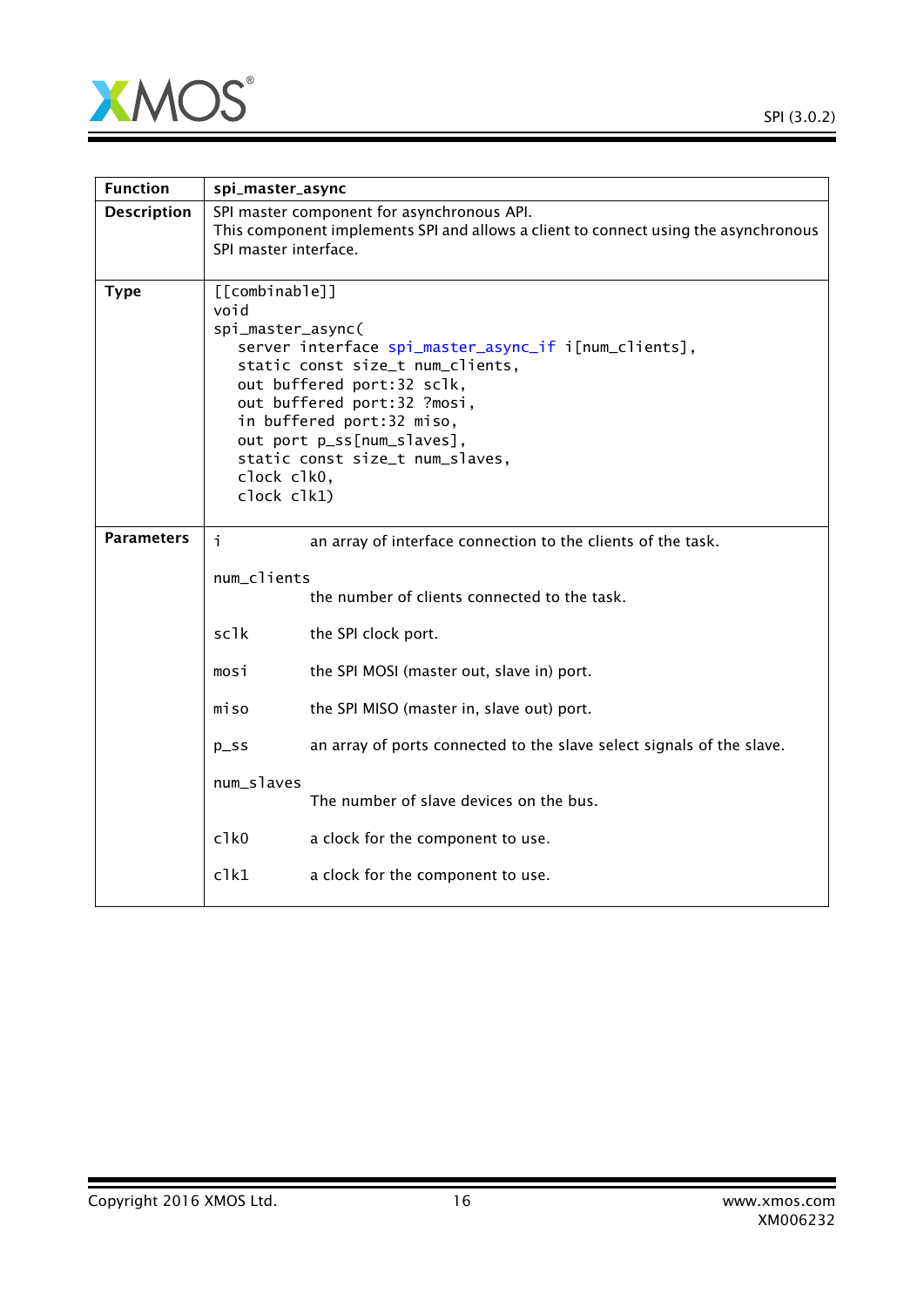

# 3.3 SPI master interface

<span id="page-16-0"></span>

| <b>Type</b>                                       | spi_master_if                                                   |                                                                                                                                                                                                                                                                         |  |  |
|---------------------------------------------------|-----------------------------------------------------------------|-------------------------------------------------------------------------------------------------------------------------------------------------------------------------------------------------------------------------------------------------------------------------|--|--|
| <b>Description</b>                                | This interface allows clients to interact with SPI master task. |                                                                                                                                                                                                                                                                         |  |  |
| <b>Functions</b>                                  |                                                                 |                                                                                                                                                                                                                                                                         |  |  |
|                                                   | <b>Function</b>                                                 | begin_transaction                                                                                                                                                                                                                                                       |  |  |
| <b>Description</b>                                |                                                                 | Begin a transaction.<br>This will start a transaction on the bus. During a transaction,<br>no other client to the SPI component can send or receive data.<br>If another client is currently using the component then this call<br>will block until the bus is released. |  |  |
|                                                   | <b>Type</b>                                                     | [[guarded]]<br>void<br>begin_transaction(unsigned device_index,<br>unsigned speed_in_khz,<br>spi_mode_t mode)                                                                                                                                                           |  |  |
| <b>Parameters</b><br>device_index<br>speed_in_khz |                                                                 | the index of the slave device to interact with.<br>The speed that the SPI bus should run at during<br>the transaction (in kHZ).                                                                                                                                         |  |  |
|                                                   |                                                                 | mode<br>The mode of spi transfers during this transaction.                                                                                                                                                                                                              |  |  |
|                                                   |                                                                 |                                                                                                                                                                                                                                                                         |  |  |
|                                                   | <b>Function</b>                                                 | end_transaction                                                                                                                                                                                                                                                         |  |  |
|                                                   | <b>Description</b>                                              | End a transaction.<br>This ends a transaction on the bus and releases the component<br>to other clients.                                                                                                                                                                |  |  |
|                                                   | <b>Type</b>                                                     | void<br>end_transaction(unsigned ss_deassert_time)                                                                                                                                                                                                                      |  |  |
|                                                   |                                                                 |                                                                                                                                                                                                                                                                         |  |  |

*Continued on next page*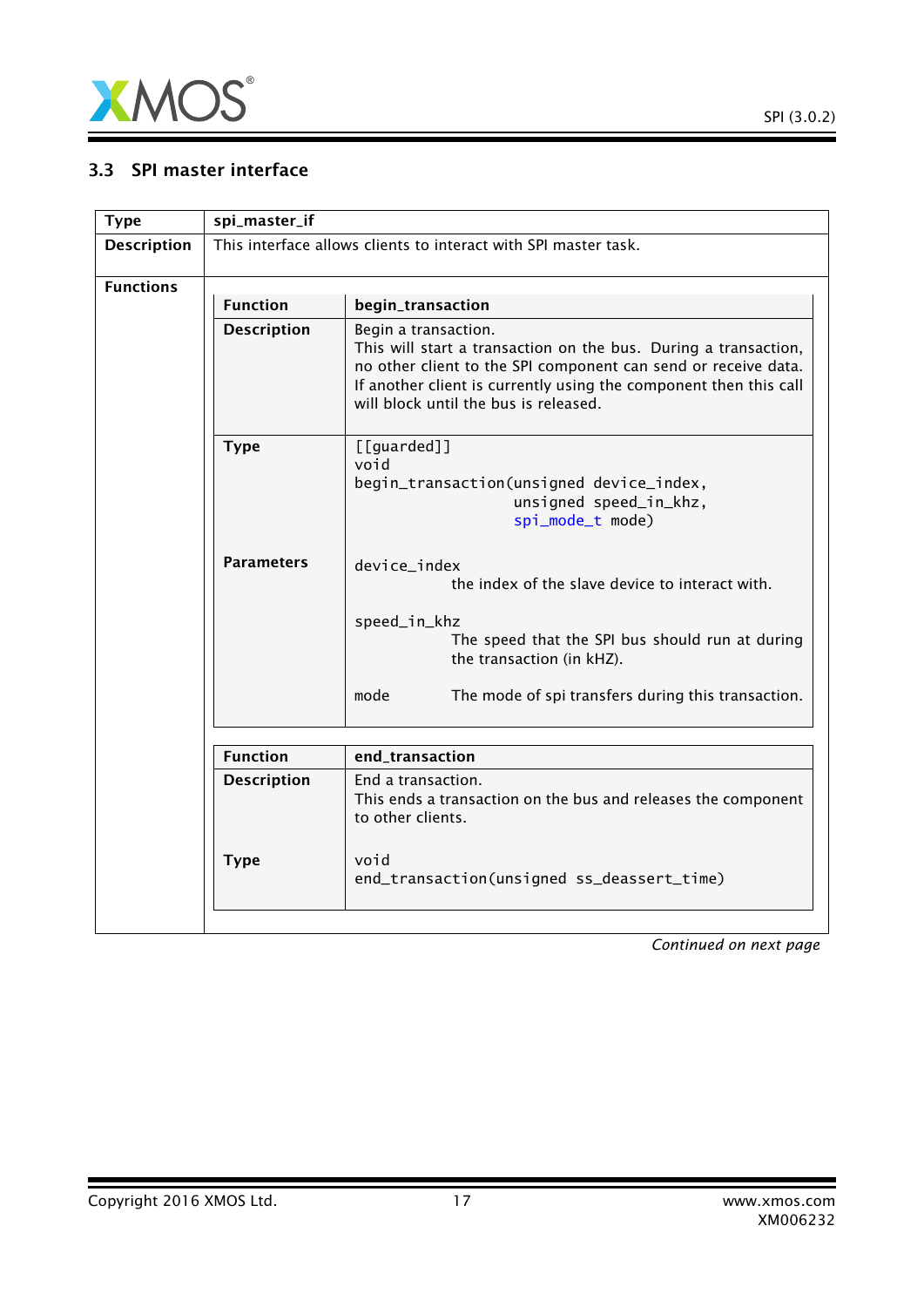

| <b>Type</b> | spi_master_if (continued) |                                                                                                                                                                                    |
|-------------|---------------------------|------------------------------------------------------------------------------------------------------------------------------------------------------------------------------------|
|             | <b>Function</b>           | transfer8                                                                                                                                                                          |
|             | <b>Description</b>        | Transfer a byte over the spi bus.<br>This function will transmit and receive 8 bits of data over the<br>SPI bus. The data will be transmitted least-significant bit first.         |
|             | <b>Type</b>               | uint8_t transfer8(uint8_t data)                                                                                                                                                    |
|             | <b>Parameters</b>         | data<br>the data to transmit the MOSI port.                                                                                                                                        |
|             | <b>Returns</b>            | the data read in from the MISO port.                                                                                                                                               |
|             | <b>Function</b>           | transfer32                                                                                                                                                                         |
|             | <b>Description</b>        | Transfer a 32-bit word over the spi bus.<br>This function will transmit and receive 32 bits of data over the<br>SPI bus. The data will be transmitted least-significant bit first. |
|             | <b>Type</b>               | uint32_t transfer32(uint32_t data)                                                                                                                                                 |
|             | <b>Parameters</b>         | data<br>the data to transmit the MOSI port.                                                                                                                                        |
|             | <b>Returns</b>            | the data read in from the MISO port.                                                                                                                                               |
|             |                           |                                                                                                                                                                                    |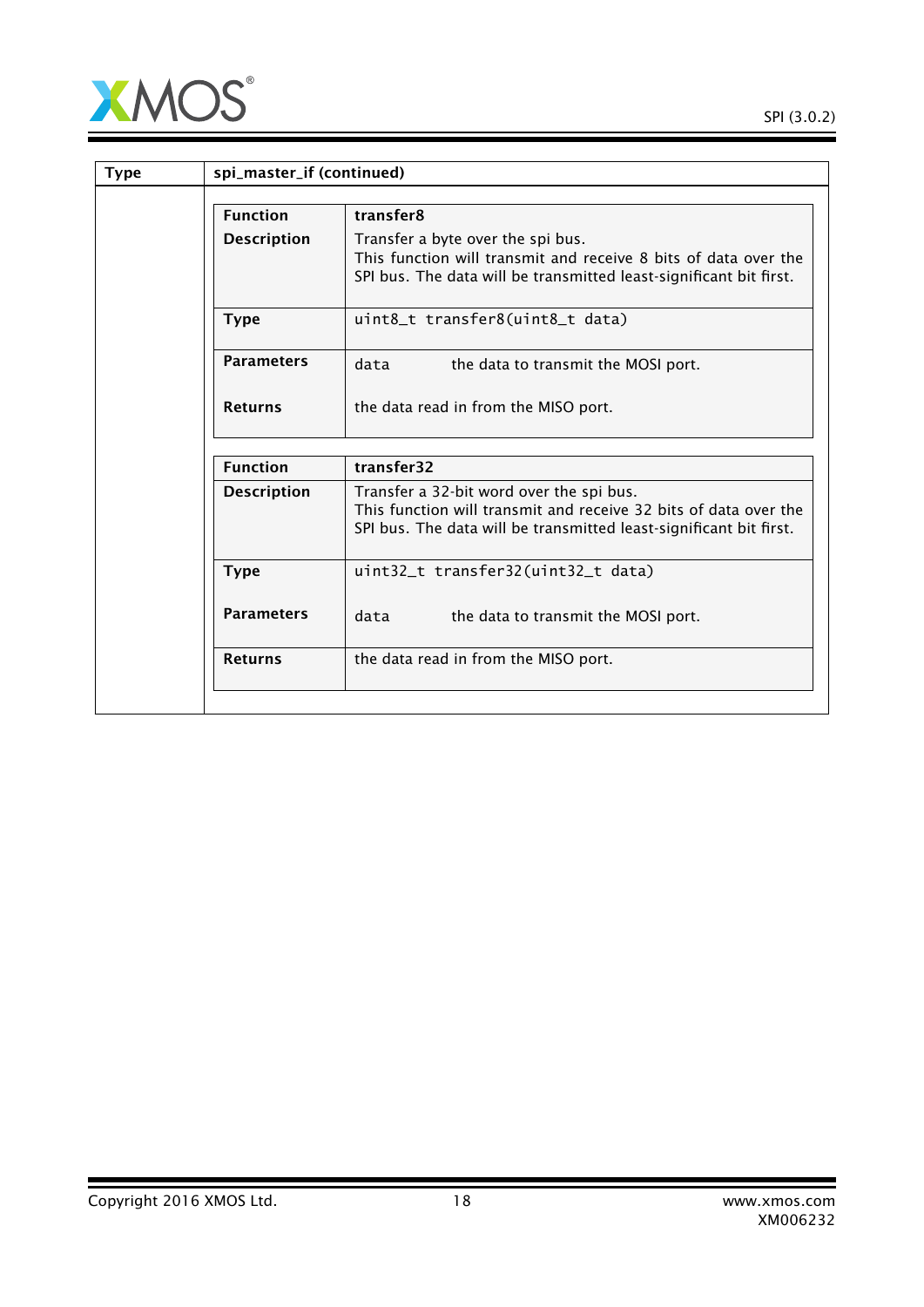

# 3.4 SPI master asynchronous interface

<span id="page-18-0"></span>

| <b>Type</b>         | spi_master_async_if                                                                                                                                                                                 |                                                                                                                                                                                                                                                                         |  |
|---------------------|-----------------------------------------------------------------------------------------------------------------------------------------------------------------------------------------------------|-------------------------------------------------------------------------------------------------------------------------------------------------------------------------------------------------------------------------------------------------------------------------|--|
| <b>Description</b>  | Asynchronous interface to an SPI component.<br>This interface allows programs to offload SPI bus transfers to another task. An asyn-<br>chronous notification occurs when the transfer is complete. |                                                                                                                                                                                                                                                                         |  |
| <b>Functions</b>    | <b>Function</b><br>begin_transaction                                                                                                                                                                |                                                                                                                                                                                                                                                                         |  |
| <b>Description</b>  |                                                                                                                                                                                                     | Begin a transaction.<br>This will start a transaction on the bus. During a transaction,<br>no other client to the SPI component can send or receive data.<br>If another client is currently using the component then this call<br>will block until the bus is released. |  |
|                     | <b>Type</b>                                                                                                                                                                                         | void<br>begin_transaction(unsigned device_index,<br>unsigned speed_in_khz,<br>spi_mode_t mode)                                                                                                                                                                          |  |
|                     | <b>Parameters</b>                                                                                                                                                                                   | device index<br>the index of the slave device to interact with.<br>speed_in_khz<br>The speed that the SPI bus should run at during<br>the transaction (in kHZ)<br>mode<br>The mode of spi transfers during this transaction                                             |  |
|                     | <b>Function</b>                                                                                                                                                                                     | end_transaction                                                                                                                                                                                                                                                         |  |
|                     | <b>Description</b>                                                                                                                                                                                  | End a transaction.<br>This ends a transaction on the bus and releases the component<br>to other clients.                                                                                                                                                                |  |
| void<br><b>Type</b> |                                                                                                                                                                                                     | end_transaction(unsigned ss_deassert_time)                                                                                                                                                                                                                              |  |
|                     | <b>Parameters</b>                                                                                                                                                                                   | ss_deassert_time<br>The minimum time in reference clock ticks be-<br>tween assertions of the selected slave select. This<br>time will be ignored if the next transaction is to a<br>different slave select.                                                             |  |
|                     |                                                                                                                                                                                                     |                                                                                                                                                                                                                                                                         |  |

*Continued on next page*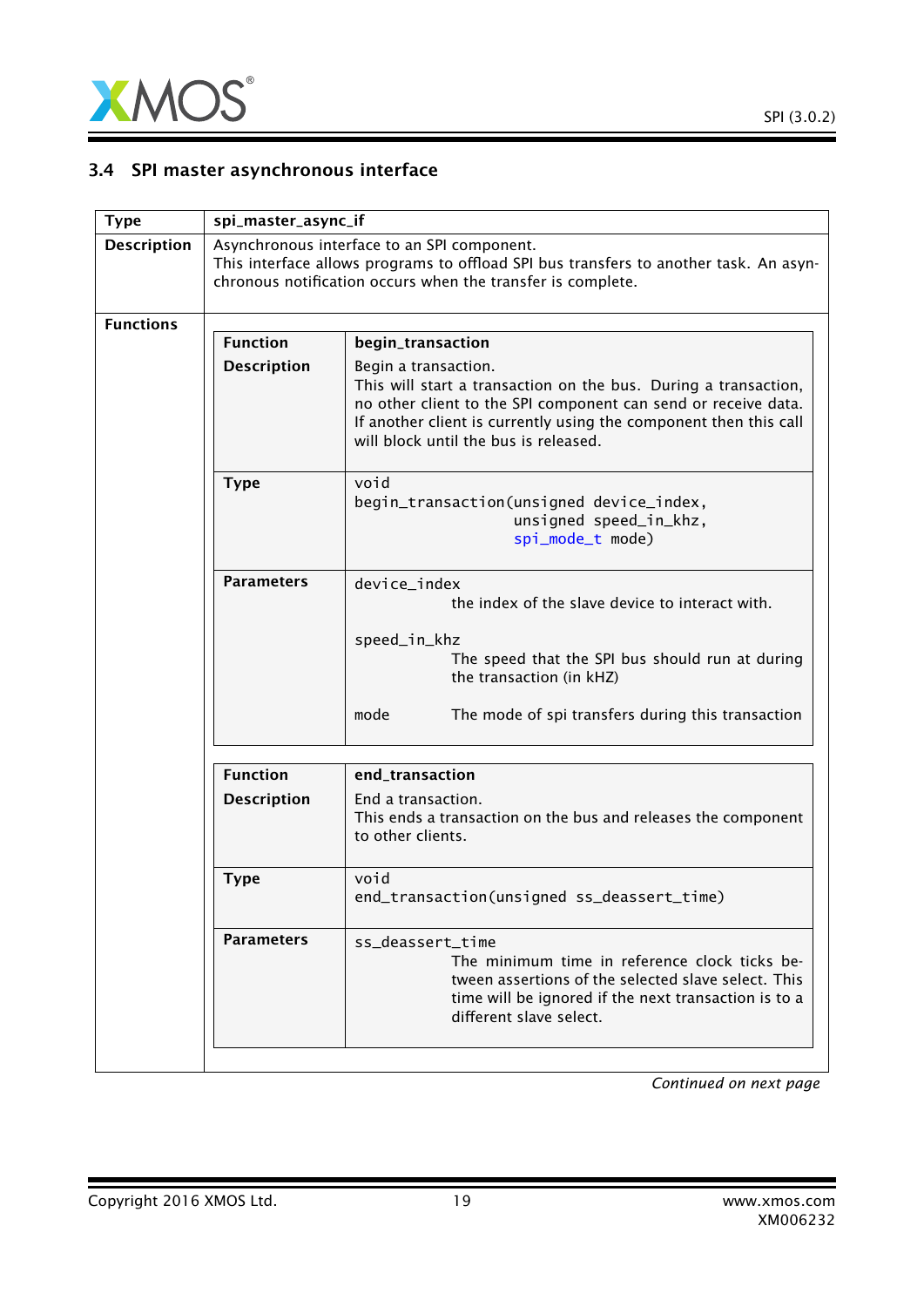

| <b>Type</b> | spi_master_async_if (continued) |                                                                                                     |                                                                                                                                                                                                                            |
|-------------|---------------------------------|-----------------------------------------------------------------------------------------------------|----------------------------------------------------------------------------------------------------------------------------------------------------------------------------------------------------------------------------|
|             | <b>Function</b>                 |                                                                                                     | init_transfer_array_8                                                                                                                                                                                                      |
|             | <b>Description</b>              | bus.                                                                                                | Initialize Transfer an array of bytes over the spi bus.<br>This function will initialize a transmit of 8 bit data over the SPI                                                                                             |
|             | <b>Type</b>                     | void<br>init_transfer_array_8(uint8_t *movable inbuf,<br>uint8_t *movable outbuf,<br>size_t nbytes) |                                                                                                                                                                                                                            |
|             | <b>Parameters</b>               | inbuf                                                                                               | A movable pointer that is moved to the other task<br>pointing to the buffer area to fill with data. If this<br>parameter is NULL then the incoming data of the<br>transfer will be discarded.                              |
|             |                                 | outbuf                                                                                              | A movable pointer that is moved to the other task<br>pointing to the buffer area to with data to trans-<br>mit. If this parameter is NULL then the outgoing<br>data of the transfer will consist of undefined val-<br>ues. |
|             |                                 | nbytes                                                                                              | The number of bytes to transfer over the bus.                                                                                                                                                                              |
|             | <b>Function</b>                 |                                                                                                     | init_transfer_array_32                                                                                                                                                                                                     |
|             | <b>Description</b>              | bus.                                                                                                | Initialize Transfer an array of bytes over the spi bus.<br>This function will initialize a transmit of 32 bit data over the SPI                                                                                            |
|             | <b>Type</b>                     | void                                                                                                | init_transfer_array_32(uint32_t *movable inbuf,<br>uint32_t *movable outbuf,<br>size_t nwords)                                                                                                                             |
|             | <b>Parameters</b>               | inbuf                                                                                               | A movable pointer that is moved to the other task<br>pointing to the buffer area to fill with data. If this<br>parameter is NULL then the incoming data of the<br>transfer will be discarded.                              |
|             |                                 | outbuf                                                                                              | A movable pointer that is moved to the other task<br>pointing to the buffer area to with data to trans-<br>mit. If this parameter is NULL then the outgoing<br>data of the transfer will consist of undefined val-<br>ues. |
|             |                                 | nwords                                                                                              | The number of words to transfer over the bus.                                                                                                                                                                              |
|             |                                 |                                                                                                     |                                                                                                                                                                                                                            |

*Continued on next page*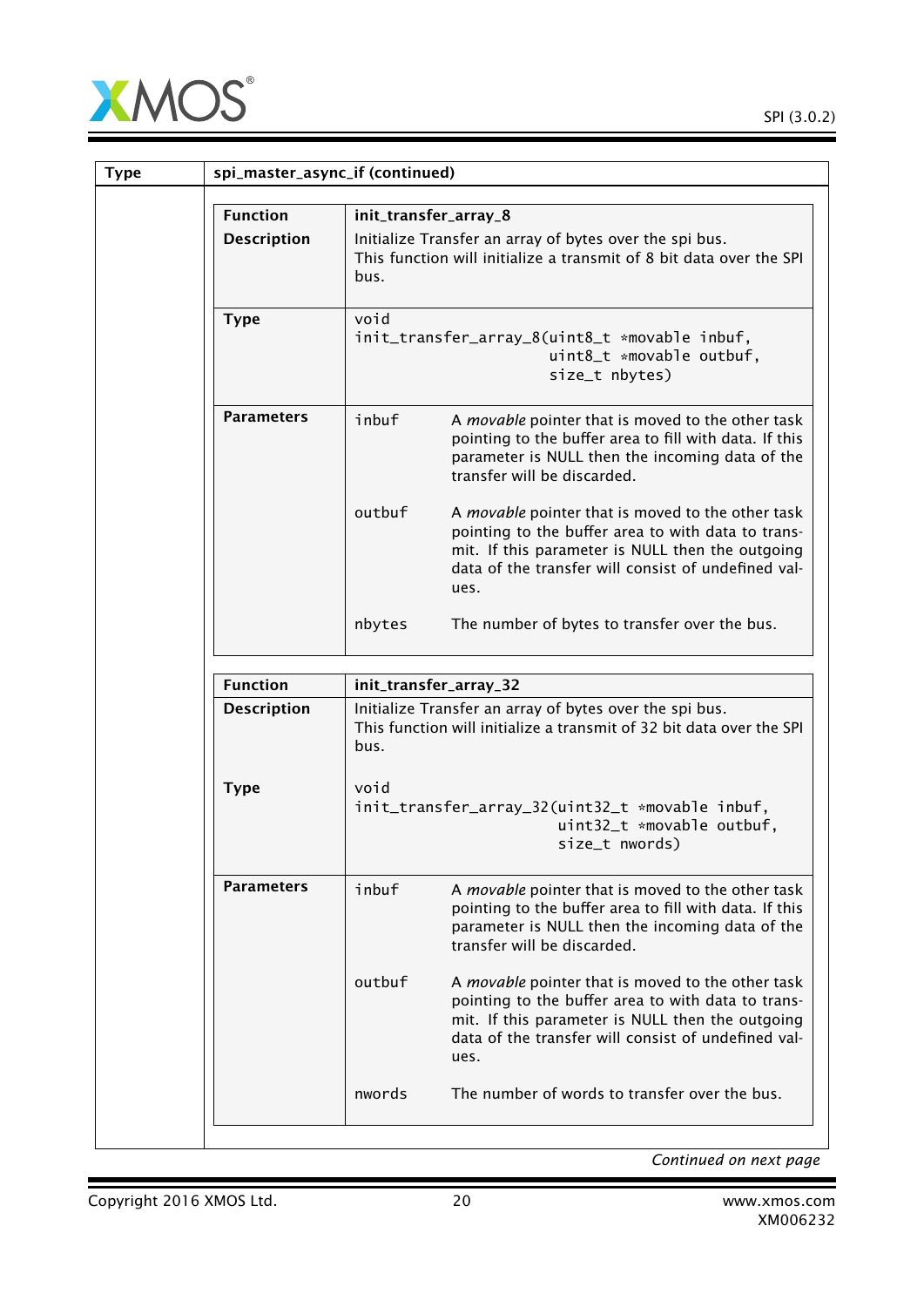

| <b>Type</b>        | spi_master_async_if (continued)                                                                                                                                                                                              |
|--------------------|------------------------------------------------------------------------------------------------------------------------------------------------------------------------------------------------------------------------------|
| <b>Function</b>    | transfer_complete                                                                                                                                                                                                            |
| <b>Description</b> | Transfer completed notification.<br>This notification occurs when a transfer is completed.                                                                                                                                   |
| <b>Type</b>        | [[notification]]<br>slave void transfer_complete(void)                                                                                                                                                                       |
| <b>Function</b>    | retrieve_transfer_buffers_8                                                                                                                                                                                                  |
| <b>Description</b> | Retrieve transfer buffers.<br>This function should be called after the transfer_complete()<br>notification and will return the buffers given to the other task<br>by init_transfer_array_8().                                |
| <b>Type</b>        | [[clears_notification]]<br>hiov<br>retrieve_transfer_buffers_8(uint8_t *movable &inbuf,<br>uint8_t *movable &outbuf)                                                                                                         |
| <b>Parameters</b>  | inbuf<br>A movable pointer that will be set to the buffer<br>pointer that was filled during the transfer.<br>outbuf<br>A movable pointer that will be set to the buffer<br>pointer that was transmitted during the transfer. |
| <b>Function</b>    | retrieve_transfer_buffers_32                                                                                                                                                                                                 |
| <b>Description</b> | Retrieve transfer buffers.<br>This function should be called after the transfer_complete()<br>notification and will return the buffers given to the other task<br>by init_transfer_array_32().                               |
| <b>Type</b>        | [[clears_notification]]<br>void<br>retrieve_transfer_buffers_32(uint32_t *movable &inbuf,<br>uint32_t *movable &outbuf)                                                                                                      |
| <b>Parameters</b>  | inbuf<br>A movable pointer that will be set to the buffer<br>pointer that was filled during the transfer.                                                                                                                    |
|                    | outbuf<br>A movable pointer that will be set to the buffer<br>pointer that was transmitted during the transfer.                                                                                                              |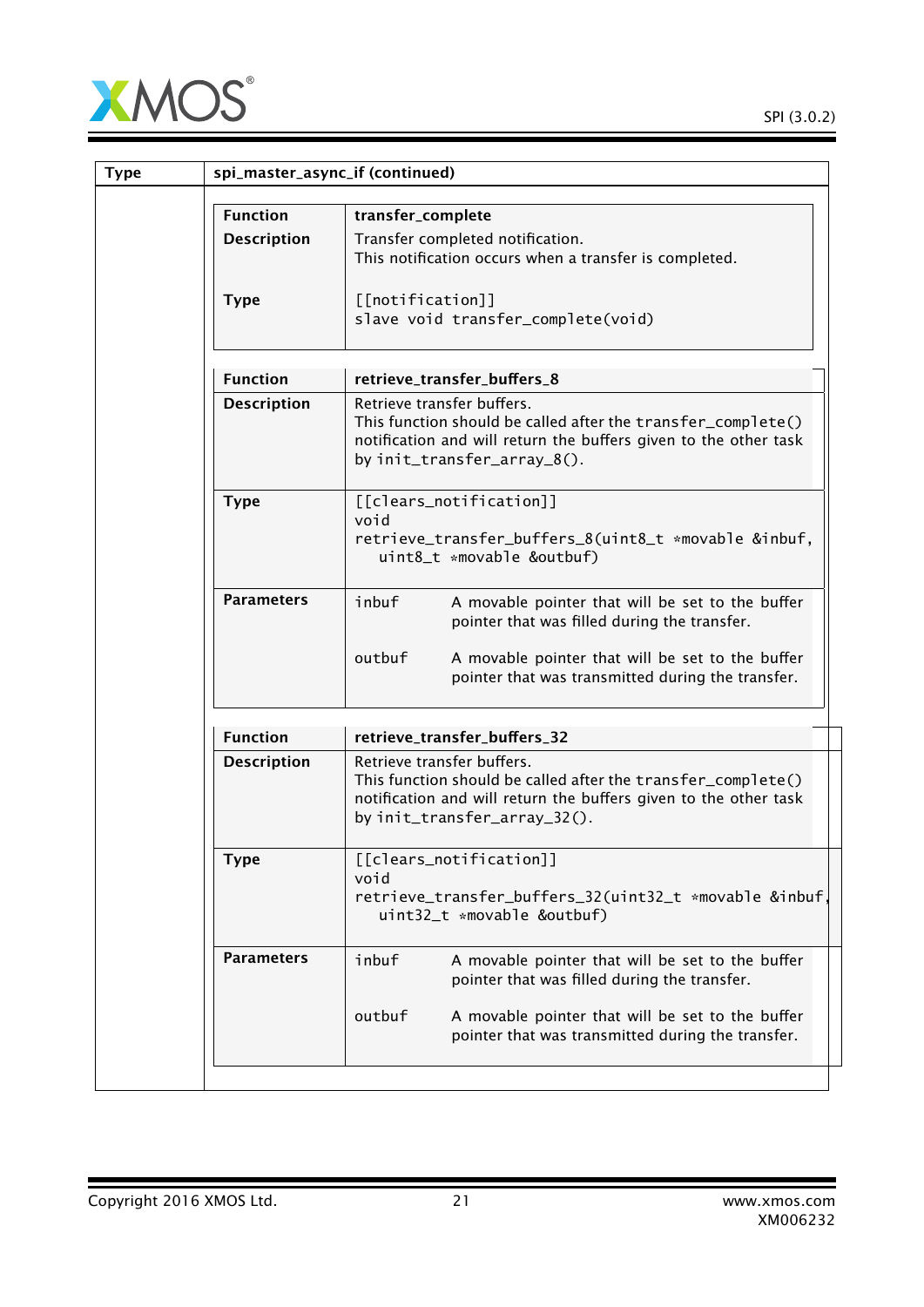

# 4 Slave API

All SPI slave functions can be accessed via the spi.h header:

#include <spi.h>

You will also have to add lib\_spi to the USED\_MODULES field of your application Makefile.

# 4.1 Creating an SPI slave instance

| <b>Function</b>    | spi_slave                                                                                                                                                                                                                  |                                                                                                                                        |
|--------------------|----------------------------------------------------------------------------------------------------------------------------------------------------------------------------------------------------------------------------|----------------------------------------------------------------------------------------------------------------------------------------|
| <b>Description</b> | SPI slave component.<br>This function implements an SPI slave bus.                                                                                                                                                         |                                                                                                                                        |
|                    |                                                                                                                                                                                                                            |                                                                                                                                        |
| <b>Type</b>        | [[combinable]]<br>void<br>spi_slave(client spi_slave_callback_if spi_i,<br>in port p_sclk,<br>in buffered port:32 p_mosi,<br>out buffered port:32 ?p_miso,<br>in port p_ss,<br>clock clk,<br>static const spi_mode_t mode, |                                                                                                                                        |
|                    |                                                                                                                                                                                                                            | static const spi_transfer_type_t transfer_type)                                                                                        |
| <b>Parameters</b>  | spi_i                                                                                                                                                                                                                      | The interface to connect to the user of the component. The component<br>acts as the client and will make callbacks to the application. |
|                    | $p\_sc1k$                                                                                                                                                                                                                  | the SPI clock port.                                                                                                                    |
|                    | p_mosi                                                                                                                                                                                                                     | the SPI MOSI (master out, slave in) port.                                                                                              |
|                    | p_miso                                                                                                                                                                                                                     | the SPI MISO (master in, slave out) port.                                                                                              |
|                    | $D$ <sub>SS</sub>                                                                                                                                                                                                          | the SPI SS (slave select) port.                                                                                                        |
|                    | $c$ <sup>1</sup> $k$                                                                                                                                                                                                       | clock to be used by the component.                                                                                                     |
|                    | mode                                                                                                                                                                                                                       | the SPI mode of the bus.                                                                                                               |
|                    | transfer_type                                                                                                                                                                                                              | transfer<br>perform:<br>either<br>of<br>the<br>slave<br>will<br>the<br>type<br>SPI_TRANSFER_SIZE_8 or SPI_TRANSFER_SIZE_32.            |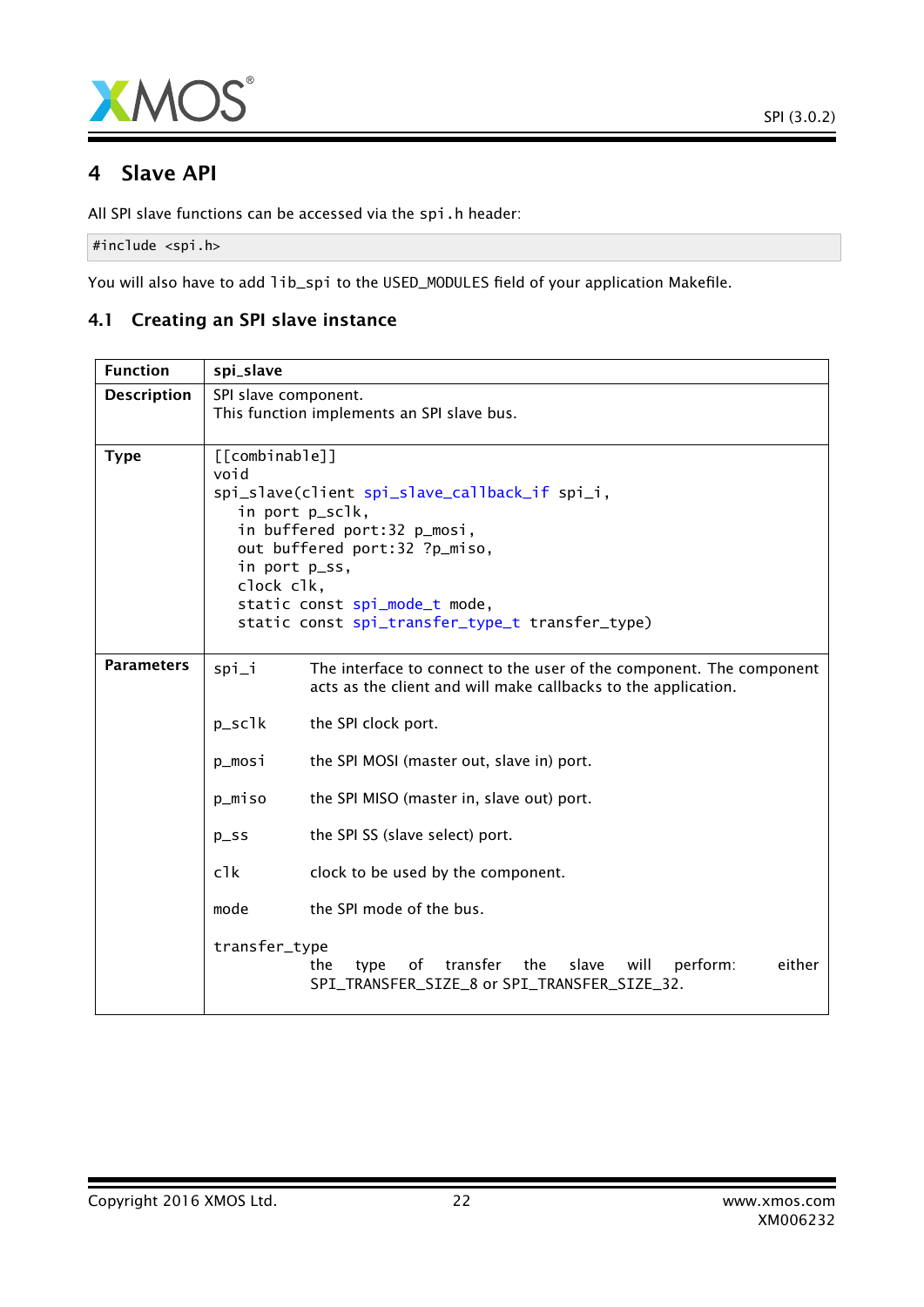

<span id="page-22-0"></span>

| Type               | spi_transfer_type_t                                                                    |
|--------------------|----------------------------------------------------------------------------------------|
| <b>Description</b> | This type specifies the transfer size from the SPI slave component to the application. |
| <b>Values</b>      | SPI_TRANSFER_SIZE_8<br>Transfers should by 8-bit.                                      |
|                    | SPI_TRANSFER_SIZE_32<br>Transfers should be 32-bit.                                    |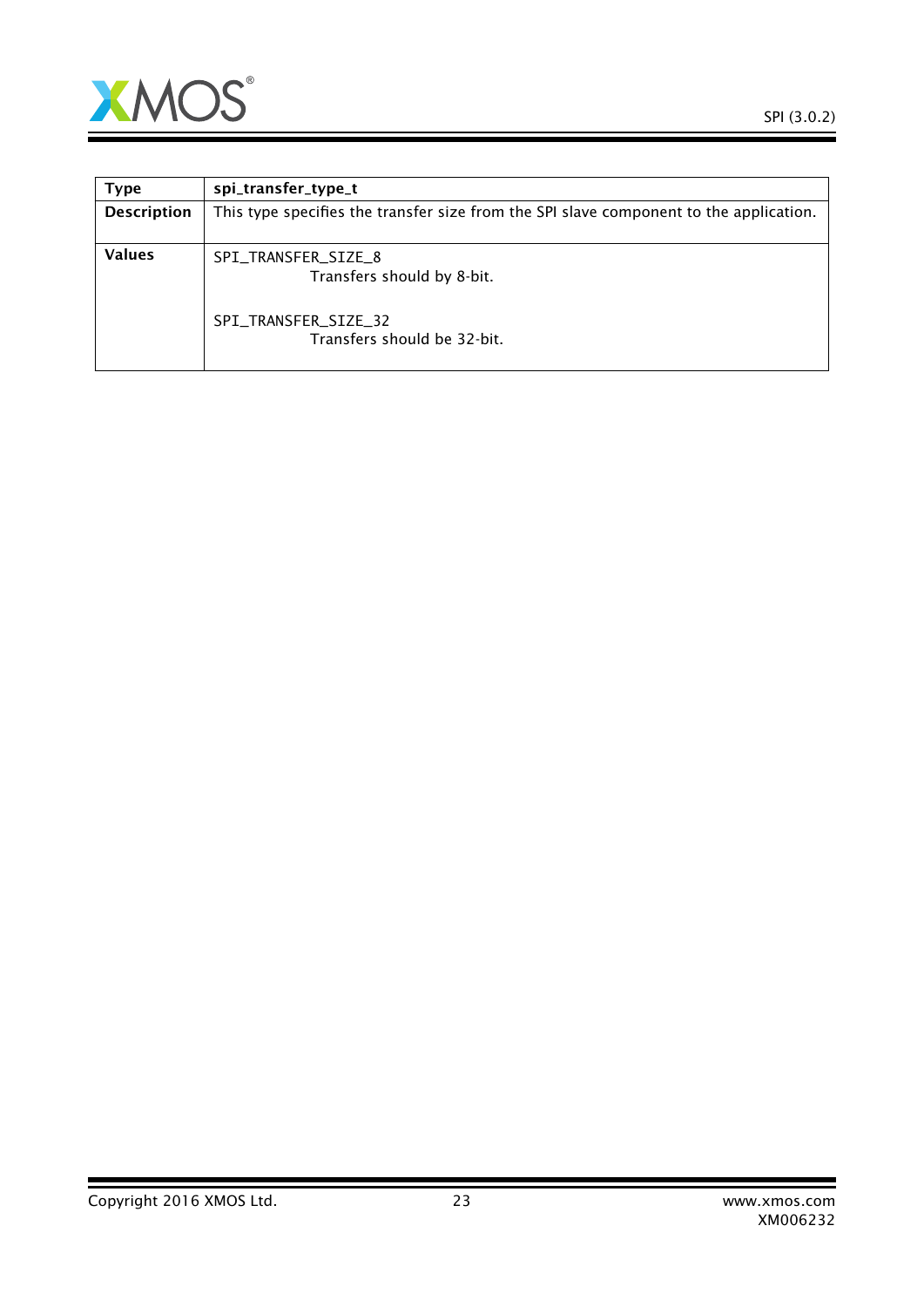

 $\equiv$ 

# 4.2 The SPI slave interface API

<span id="page-23-0"></span>

| spi_slave_callback_if                                                                                                   |                                                                                                                                                                                                                                                                                                                                                                                                                                                                                                                                                    |  |
|-------------------------------------------------------------------------------------------------------------------------|----------------------------------------------------------------------------------------------------------------------------------------------------------------------------------------------------------------------------------------------------------------------------------------------------------------------------------------------------------------------------------------------------------------------------------------------------------------------------------------------------------------------------------------------------|--|
| This interface allows clients to interact with SPI slave tasks by completing callbacks<br>that show how to handle data. |                                                                                                                                                                                                                                                                                                                                                                                                                                                                                                                                                    |  |
|                                                                                                                         |                                                                                                                                                                                                                                                                                                                                                                                                                                                                                                                                                    |  |
| <b>Function</b>                                                                                                         | master_ends_transaction                                                                                                                                                                                                                                                                                                                                                                                                                                                                                                                            |  |
| <b>Description</b>                                                                                                      | This callback will get called when the master de-asserts on the<br>slave select line to end a transaction.                                                                                                                                                                                                                                                                                                                                                                                                                                         |  |
| <b>Type</b>                                                                                                             | void master_ends_transaction(void)                                                                                                                                                                                                                                                                                                                                                                                                                                                                                                                 |  |
| <b>Function</b>                                                                                                         | master_requires_data                                                                                                                                                                                                                                                                                                                                                                                                                                                                                                                               |  |
| <b>Description</b>                                                                                                      | This callback will get called when the master initiates a bus<br>transfer or when more data is required during a transaction.<br>The application must supply the data to transmit to<br>If the spi slave component is set to<br>the master.<br>SPI_TRANSFER_SIZE_32 mode then this callback will not be<br>called and master_requires_data32() will be called instead.<br>Data is transmitted for the least significant bit first. If the mas-<br>ter completes the transaction before 8 bits are transferred the<br>remaining bits are discarded. |  |
| <b>Type</b>                                                                                                             | uint32_t master_requires_data(void)                                                                                                                                                                                                                                                                                                                                                                                                                                                                                                                |  |
| <b>Returns</b>                                                                                                          | the 8-bit value to transmit.                                                                                                                                                                                                                                                                                                                                                                                                                                                                                                                       |  |
|                                                                                                                         | master_supplied_data                                                                                                                                                                                                                                                                                                                                                                                                                                                                                                                               |  |
| <b>Description</b>                                                                                                      | This callback will get called after a transfer.<br>It will occur after every 8 bits transferred if the slave component<br>is set to SPI_TRANSFER_SIZE_8. If the component is set to<br>SPI_TRANSFER_SIZE_32 then it will occur if the master ends<br>the transaction before 32 bits are transferred.                                                                                                                                                                                                                                               |  |
| <b>Type</b>                                                                                                             | void master_supplied_data(uint32_t datum,<br>uint32_t valid_bits)                                                                                                                                                                                                                                                                                                                                                                                                                                                                                  |  |
| <b>Parameters</b>                                                                                                       | the data received from the master.<br>datum<br>valid_bits<br>the number of valid bits of data received from the<br>master.                                                                                                                                                                                                                                                                                                                                                                                                                         |  |
|                                                                                                                         | <b>Function</b>                                                                                                                                                                                                                                                                                                                                                                                                                                                                                                                                    |  |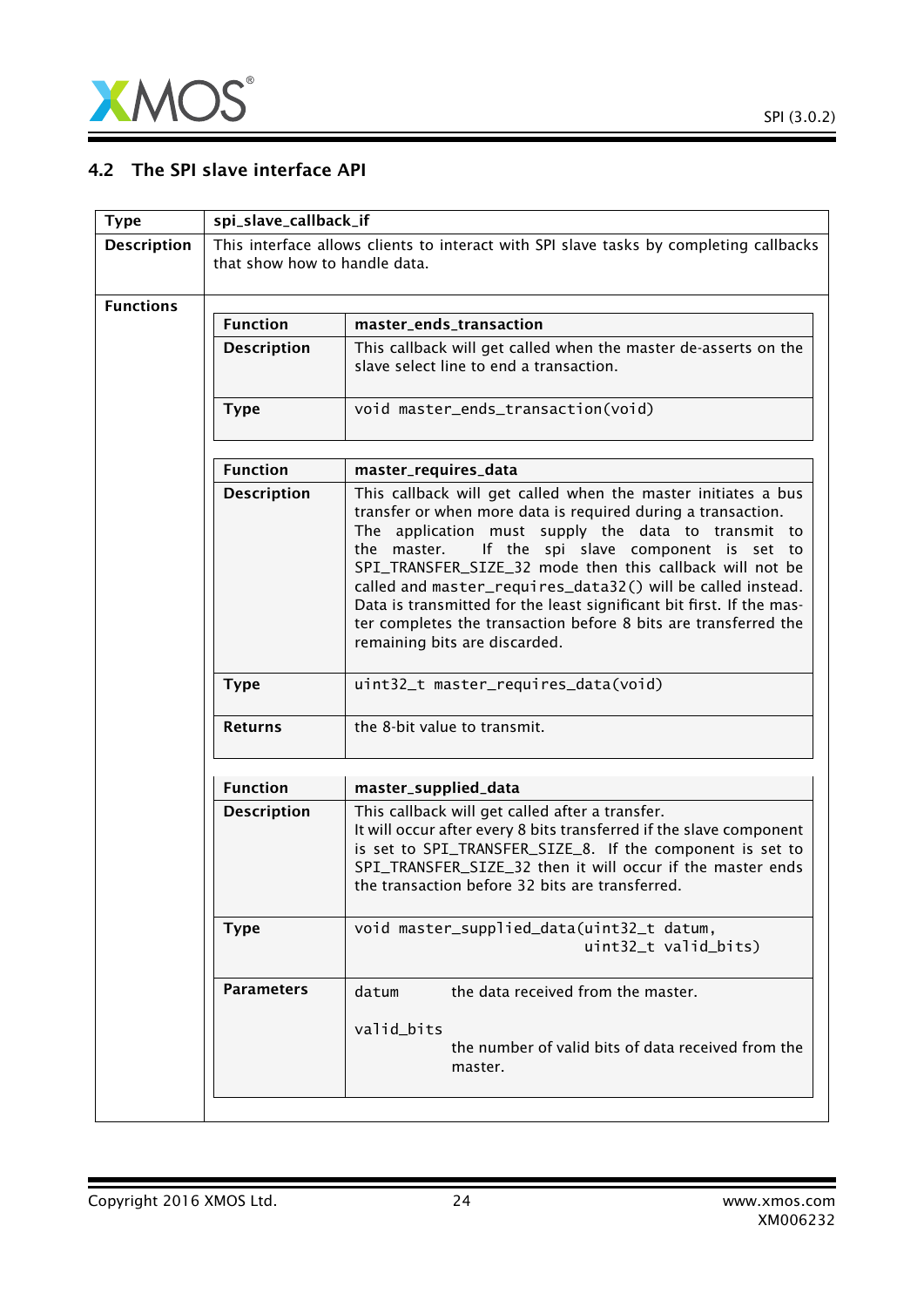

# APPENDIX A - Known Issues

There are no known issues with this library.